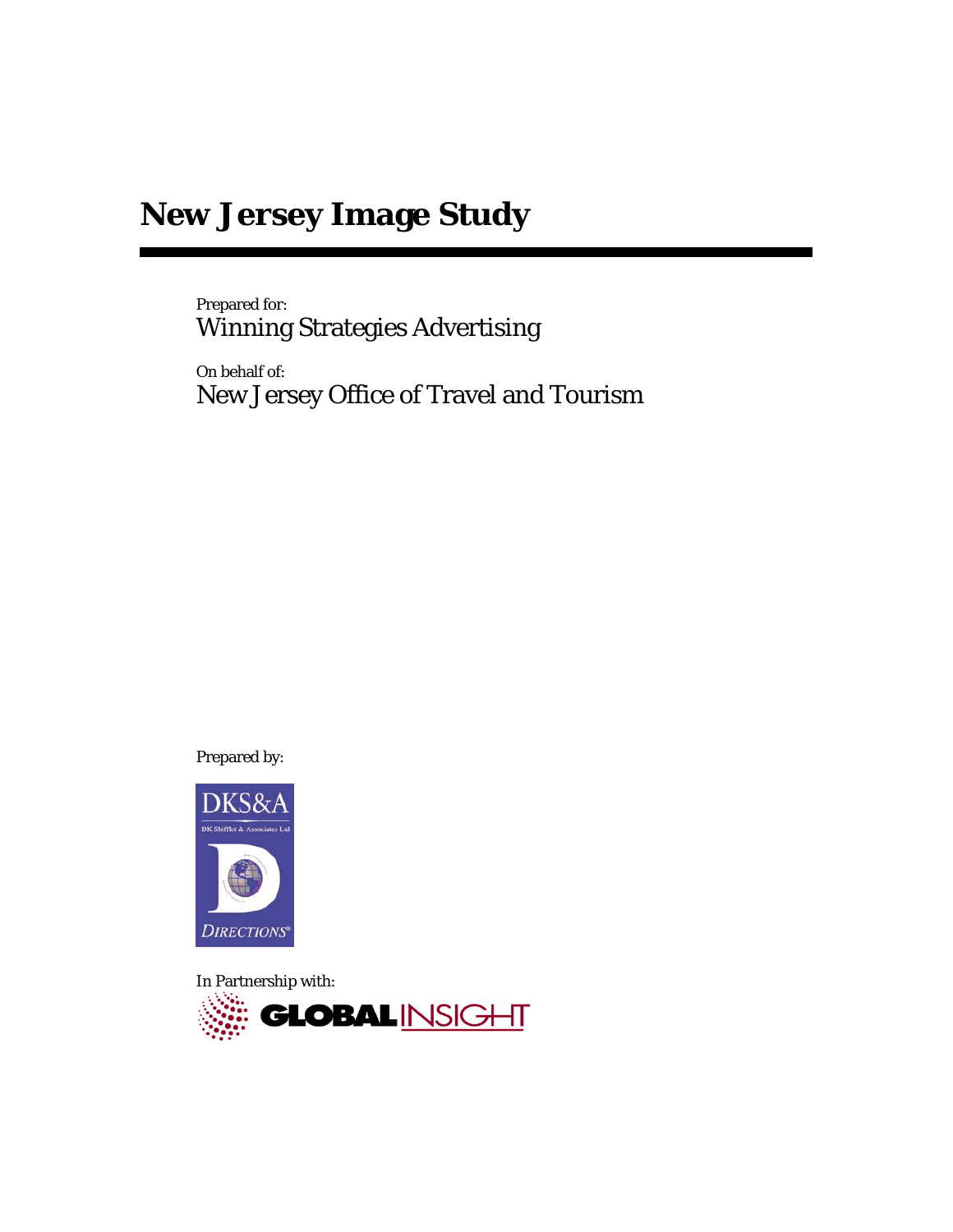# **TABLE OF CONTENTS**

| <b>Introduction</b>                           | 3              |
|-----------------------------------------------|----------------|
| <b>Executive Summary</b>                      | 4              |
| <b>Detailed Findings</b>                      | 5              |
| <b>Travel Purpose &amp; Considerations</b>    | $\overline{5}$ |
| <b>Trip Planning</b>                          | $\overline{7}$ |
| <b>Awareness</b>                              | 13             |
| <b>Activities</b>                             | 15             |
| Image                                         | 17             |
| <b>Intent to Return &amp; Recommendations</b> | 22             |
| <b>Conclusion &amp; Recommendations</b>       | 23             |
| <b>Appendix</b>                               | 25             |
| <b>Survey Methodology</b>                     | 25             |
| <b>Survey Questionnaire</b>                   | 26             |
| Day-trips Chart                               | 36             |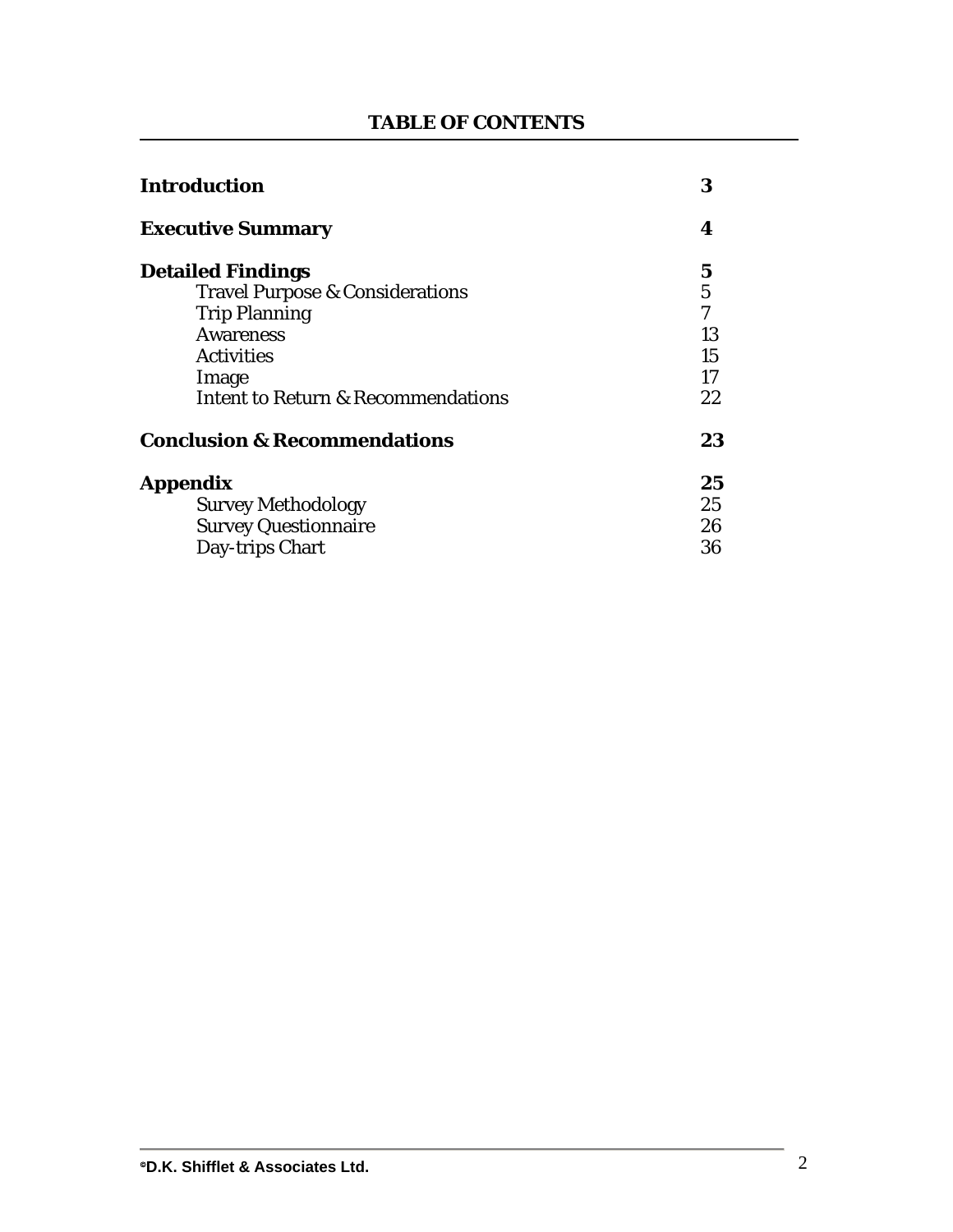D.K. Shifflet & Associates Ltd (DKS&A), in partnership with Global Insight, is pleased to present the research results for the New Jersey Tourism Image Study. As part of the comprehensive *New Jersey Tourism 2005 Quantitative Market Research* project, Winning Strategies, on behalf of the New Jersey Office of Travel and Tourism (NJOTT), requested research that would study the image of New Jersey as a travel destination.

The objective of the research study is to provide measures of perceptions of New Jersey as a travel destination among visitors and non-visitors to the State. To that end, DKS&A designed the following research project to help the NJOTT identify positive and negative images of the State, which can be highlighted or resolved through marketing communications.

The study surveyed travelers from New Jersey's key origin markets, Connecticut, Maryland, New Jersey, New York, and Pennsylvania, which account for 88% of all New Jersey travel. To reveal New Jersey's key strengths and weaknesses against competition, qualified survey respondents were those that took a leisure trip to New Jersey, New York, or Pennsylvania in the last 12 months or planned to take a trip in the next 12 months. The following report will detail the survey findings and provide recommendations for action so that the NJOTT can begin to highlight the State's tourism strengths and address the weaknesses.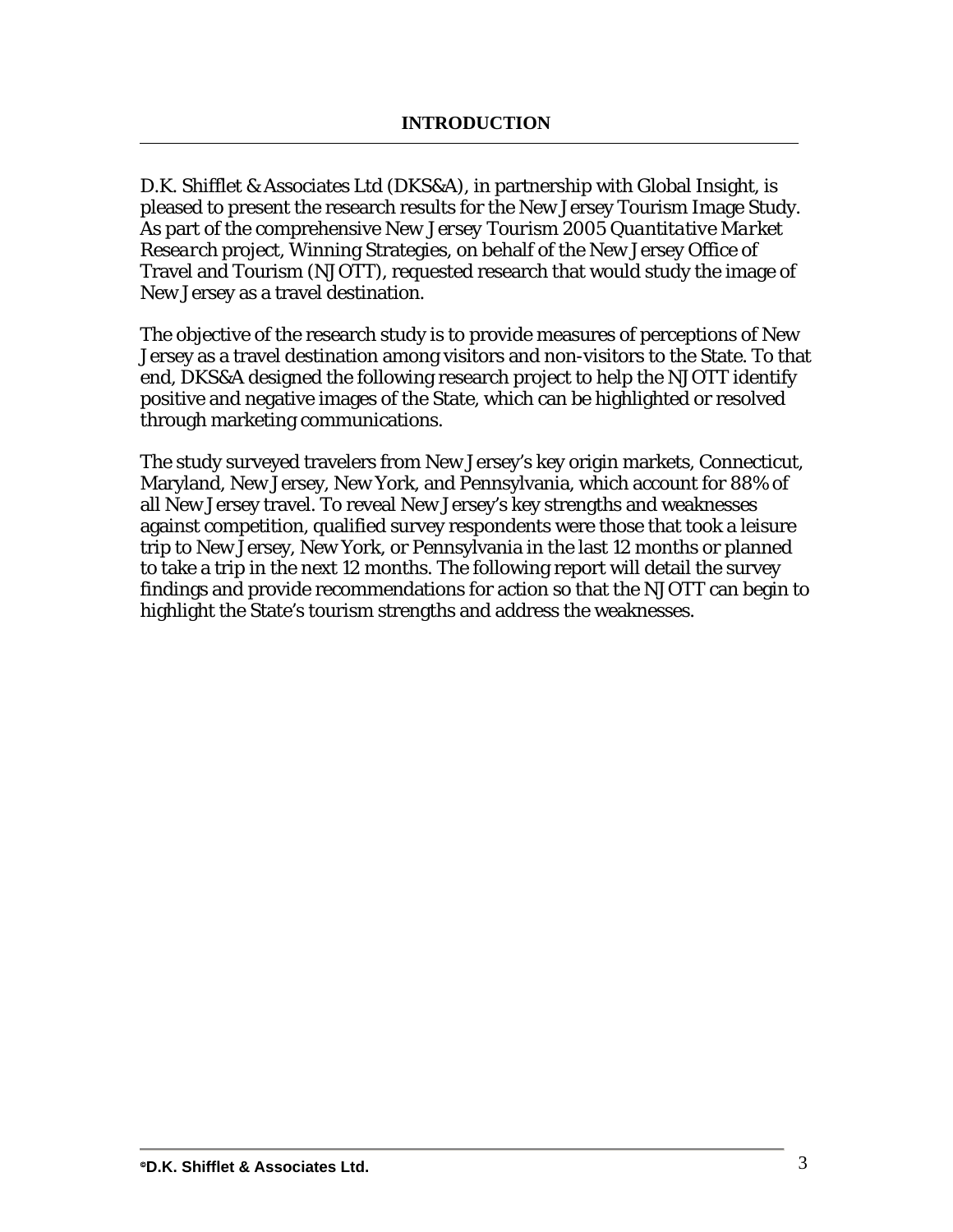New Jersey faces misperceptions among travelers from its key origin markets. Compared to travelers that have not been to New Jersey in the last 12 months, or plan to visit in the next 12 months, New Jersey visitors rate the State higher than the competition for the following list of characteristics. These are qualities that need to be communicated to non-visitors to align the market's image of the State to what it can deliver.

- Great overall destination quality
- High quality restaurant experiences
- Quality gaming casinos/horse racing
- Easy to get from place to place
- First class hotels and resorts
- A relaxing place to visit
- Upscale atmosphere
- A fun place
- Popular, well-known place
- Good for boating, water sports
- Good place for fishing

Primary attractions in New Jersey, such as Atlantic City and Cape May, received the highest awareness levels, activity levels, and positive image ratings. Lesserknown attractions that were cultural, historic, or outdoor recreation related, received the lowest awareness levels, activity levels, and image ratings.

Travelers to New Jersey may believe they already know what there is to do in the State, but with increased promotion and utility of travel planning resources, travelers can be exposed to the many attractions previous visitors to New Jersey value.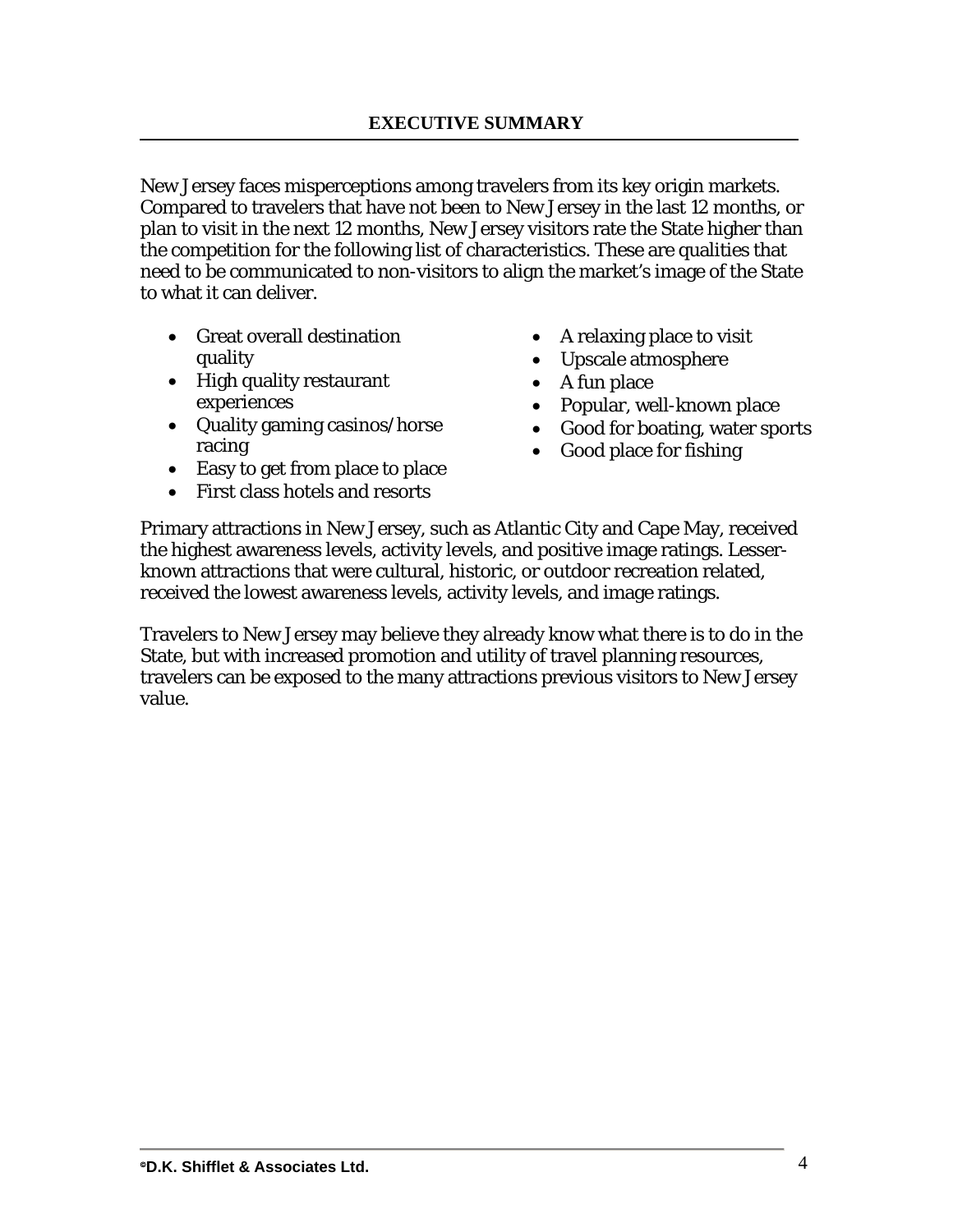### *Travel Purpose and Consideration*

It is important to understand why travelers take leisure trips and what their considerations are when selecting a destination.

Of all the travelers surveyed in the study, the majority seeks to reconnect with family and friends or reduce stress. Others wish to be re-energized, experience excitement or a sense of adventure. A smaller share of travelers want to learn something new, experience solitude, or reconnect with themselves. A minority of travelers seek to challenge themselves physically when taking a leisure trip.

Destinations can attract the attention of the majority of travelers by portraying images of relaxation or gatherings. Marketing tourism activities that allow visitors to learn a new skill and be alone or retrospective can also attract niche markets.

### **Chart 1: Reasons for taking a leisure trip**

% of travelers that rated attribute high in importance for selecting a destination for a leisure trip (6 & 7 points on a 7-point scale)

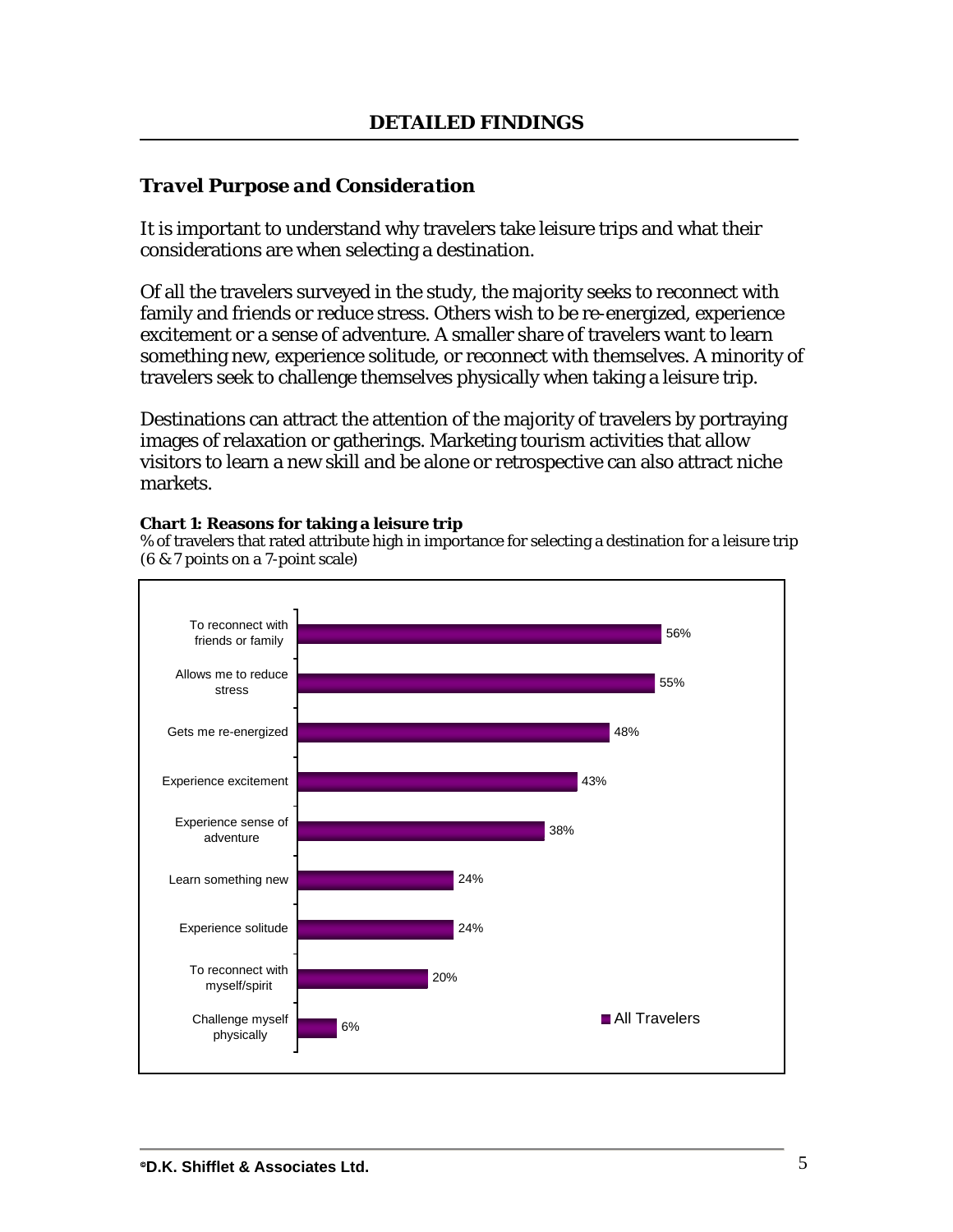After understanding what motivates travelers to take a leisure trip, the study investigates characteristics travelers seek when selecting a destination. Travelers were asked to rate over 40 attributes on a scale of improtance whether they were *not at all important* or *extremely important* in selecting a destination for a leisure trip.

The majority of travelers rated the *value for the money* as a key characteristic they seek when selecting a destination. Apart from the monetary characteristics, the majority of travelers also rated climate and weather as extremely important in their selection process. The table below details all attributes rated and the share of travelers that rated them as extremely important.

#### **Table 1: Characteristics travelers seek when selecting a destination**

% of travelers that rated attribute high in importance for selecting a destination for a leisure trip (6 & 7 points on a 7-point scale)

| <b>Attribute</b><br>#                              | $\%$ | <b>Attribute</b><br>#                              | %   |
|----------------------------------------------------|------|----------------------------------------------------|-----|
| 1 Nice climate/weather                             | 69%  | 23 Upscale atmosphere                              | 35% |
| 2 Provides good value for the money                | 69%  | 24 High quality restaurant experience              | 34% |
| <b>3</b> Provides a feeling of safety              | 65%  | 25 Famous historical sites                         | 32% |
| 4 A relaxing place to visit                        | 62%  | 26 First class hotels & resorts                    | 30% |
| <b>5</b> A fun place                               | 62%  | 27 Great fairs, festivals & cultural events        | 28% |
| <b>6</b> A place with a lot of things to do        | 60%  | 28 A place children will love                      | 28% |
| <b>7</b> Good for adult vacation                   | 60%  | <b>29</b> Great nightlife (entertainment)          | 28% |
| 8 Great overall destination quality                | 59%  | 30 Quiet                                           | 26% |
| <b>9</b> Great overall scenic beauty/visual appeal | 56%  | 31 Theme parks/attractions                         | 23% |
| 10 Excellent service at hotels, restaurants, etc.  | 56%  | <b>32 Popular, well known place</b>                | 23% |
| <b>11</b> Exciting place to visit                  | 56%  | <b>33</b> Good public transportation               | 21% |
| <b>12</b> Unique and interesting place             | 54%  | <b>34 Luxurious</b>                                | 21% |
| <b>13 Convenient</b>                               | 54%  | 35 Outdoor sports and recreation                   | 21% |
| <b>14 Sightseeing</b>                              | 53%  | <b>36</b> Quality gaming casinos/horse racing      | 19% |
| 15 Inexpensive and available parking               | 52%  | 37 Excellent live theater/music concerts           | 19% |
| <b>16 Friendliness of local residents</b>          | 52%  | <b>38</b> High quality of shopping                 | 18% |
| 17 Easy to get from place to place                 | 51%  | <b>39</b> Great art galleries, antique/craft shops | 17% |
| <b>18</b> Available info for local sites/events    | 49%  | <b>40</b> Good place for singles                   | 14% |
| 19 Good for family vacations                       | 47%  | 41 Good for boating, water sports                  | 14% |
| 20 Great beaches/waterfront                        | 46%  | <b>42</b> Good place for camping                   | 12% |
| <b>21</b> Good place for couples                   | 45%  | <b>43</b> Good place for fishing                   | 12% |
| <b>22</b> A romantic place to visit                | 37%  | <b>44</b> Great golf facilities                    | 5%  |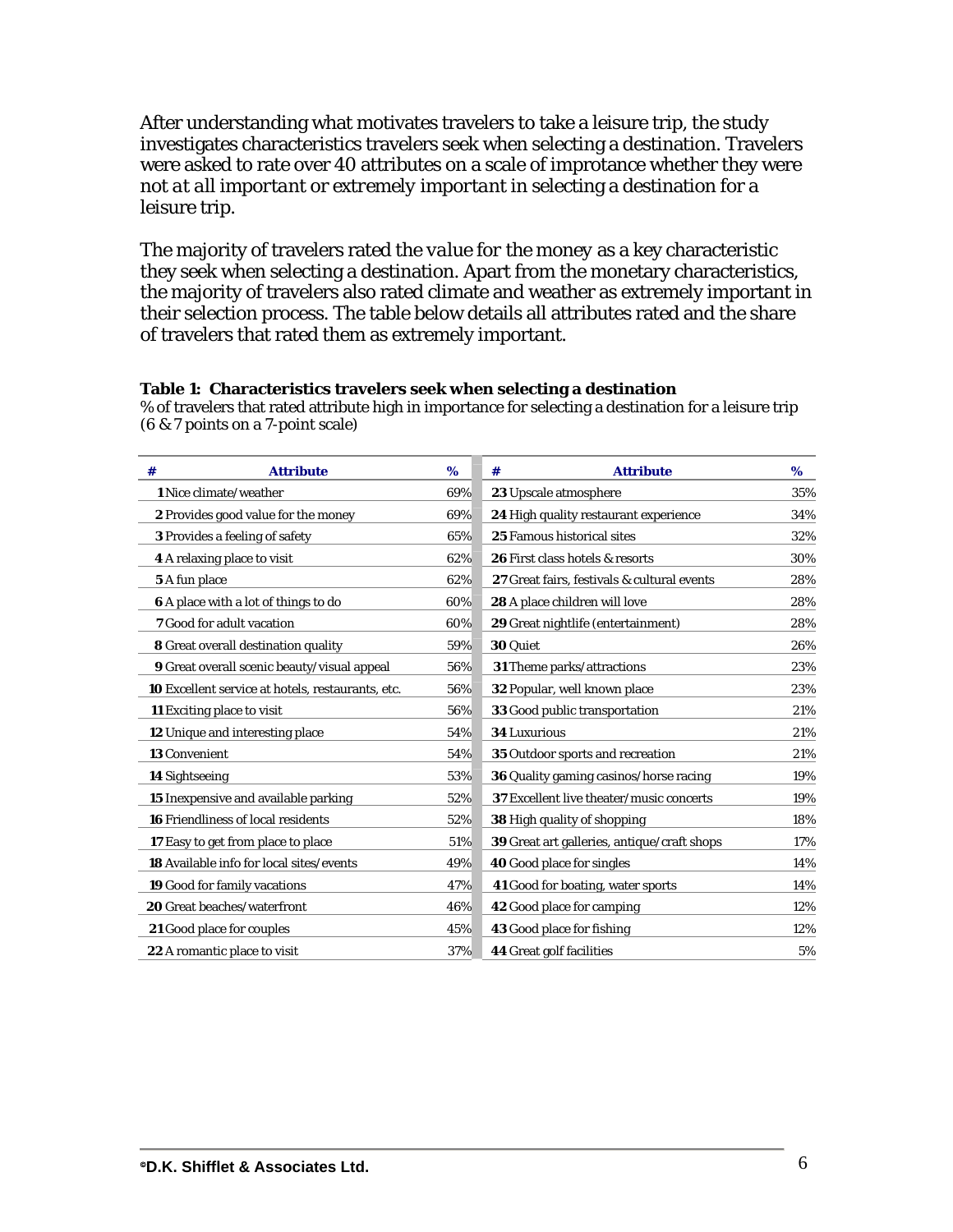# *Trip Planning*

Understanding a traveler's trip planning behavior helps a destination not only provide the resources helpful in educating consumers on the tourism product but also defines the window of opportunity to convert 'lookers to bookers.' This section of the report will define the timing horizon of traveler's trip planning process, what resources are used, and the satisfaction rating of the resources used.

Most travelers, 55%, plan their *vacations* in less than two months. With such a short planning process, destinations that can make their travel



information easily accessible with abundant seasonal or time-specific ideas for things to do are better positioned to secure the traveler's selection. However, as Chart 2 indicates, a large proportion of traveler's still plan their vacation well in advance. These travelers need to be treated in a different manner by providing information on seasonal events and activities well in advance – 3 or more months.

Planning a *weekend getaway* is completed in a much shorter timeframe than a general vacation. Well over onehalf of travelers plan their weekend getaways in less than three weeks, accounting for 58% of travelers surveyed. In this instance, it is important for destinations to attract the last minute trips by making the research fast and booking easy in order to meet the travelers short time frame. Assembling weekend packages with activities and lodging in one purchase can ease the stress of booking a trip last minute. Additionally, when communicating these offerings, the timing should fit the 0-3 week timeframe when travelers plan to visit.

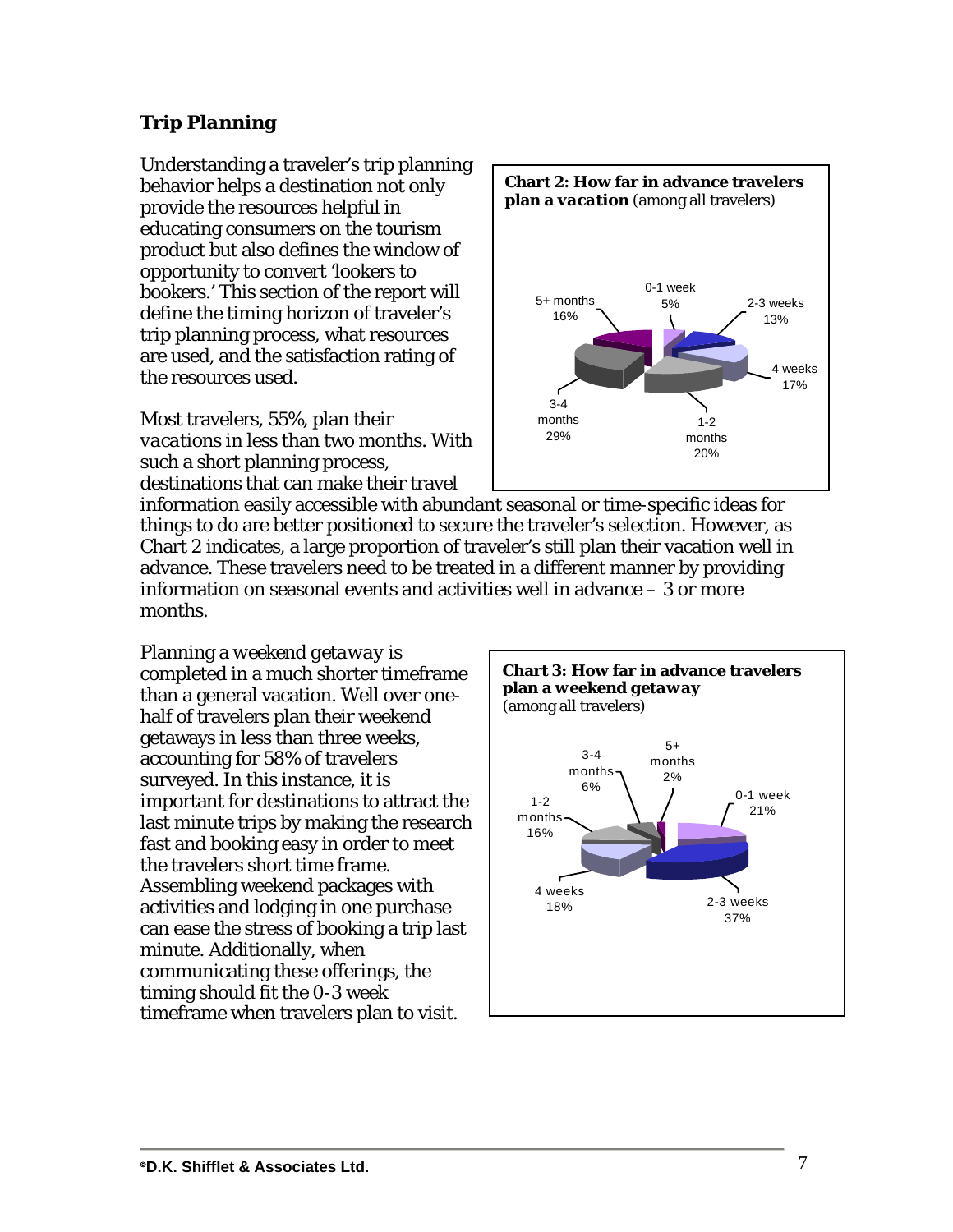There are significant differences between New Jersey visitors and non-visitors when comparing trip-planning behavior. Leisure trips to New Jersey can be positioned as a last-minute getaway as significantly more New Jersey visitors plan their trip in less than a week than non-visitors, specifically those that go to New York.

- 25% of New Jersey travelers plan trips in less than a week
- 60% of New Jersey travelers plan trips in less than a month

The chart below details the trip planning timeframes by New Jersey visitors and non-visitors that traveled to New York or Pennsylvania.



**Chart 4: Trip planning timeframe by New Jersey visitors and non-visitors** % of travelers that took a trip in the last 12 months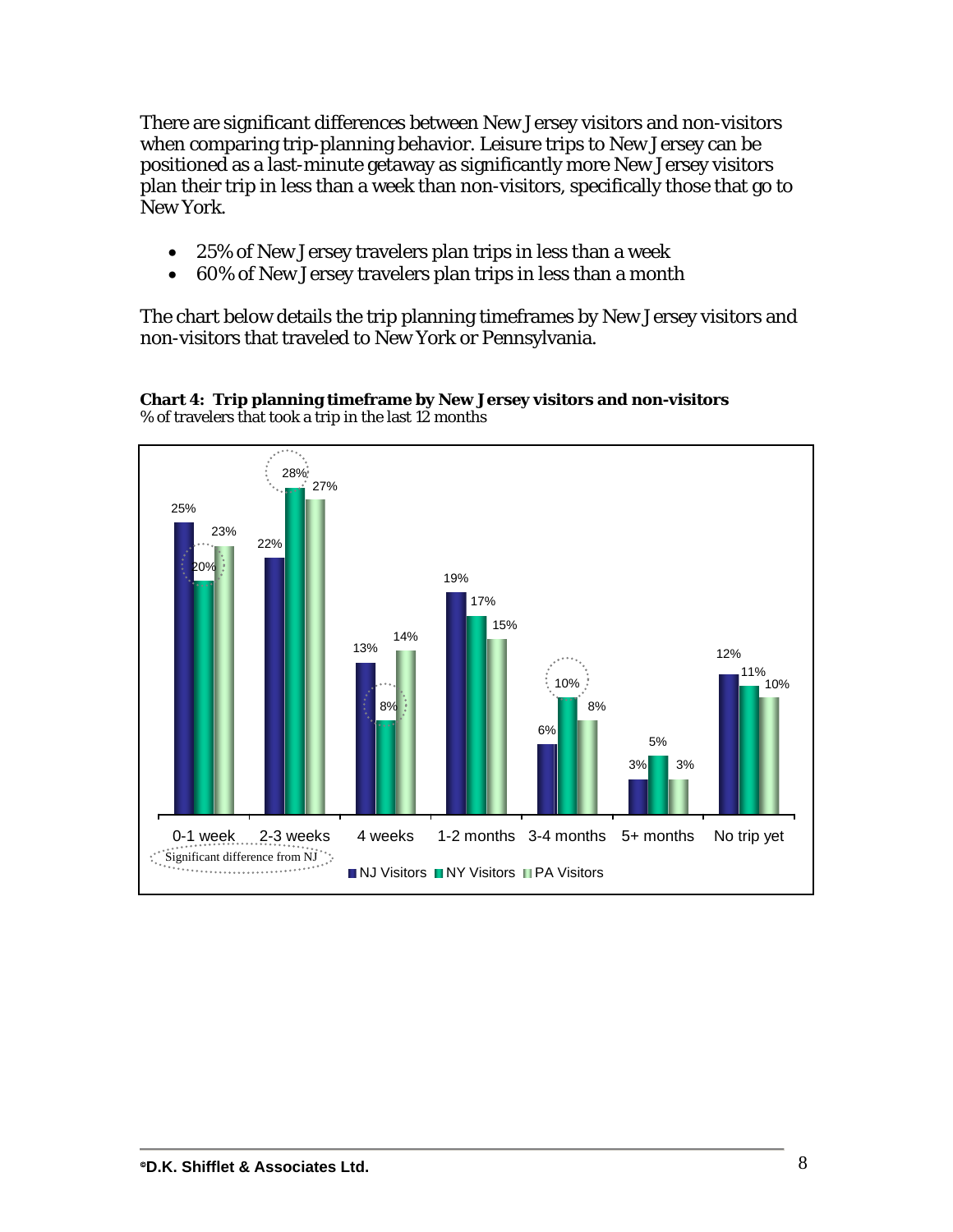Travelers have many sources of information to choose from when researching travel destinations. Knowing what potential sources visitors use and expect when planning their trip will help destinations plan their marketing resources wisely by selecting the most effective travel planning tools.

Well over half of travelers relied on recommendations from family and friends when planning their trips, 66%. When used as a travel planning resource, recommendations present a challenge to destinations because this channel of information cannot be controlled through marketing communications. Instead, destinations rely on the assumption that previous visitors enjoyed their leisure trip and the correct message is being conveyed through the referral network.

- Providing superior customer service to visitors will help promote and communicate a positive image and experience of a destination.
- Continuing the customer relationship via follow-up newsletters and promotions will also help properly position a destination within the referral network.

The Internet follows in rank as a primary resource for travel planning. Three types of Internet sites ranked as the most used:

- Hotel/lodging websites
- State websites
- Internet travel booking websites

### **Chart 5: Information sources used in trip planning**

% of all travelers that used resource

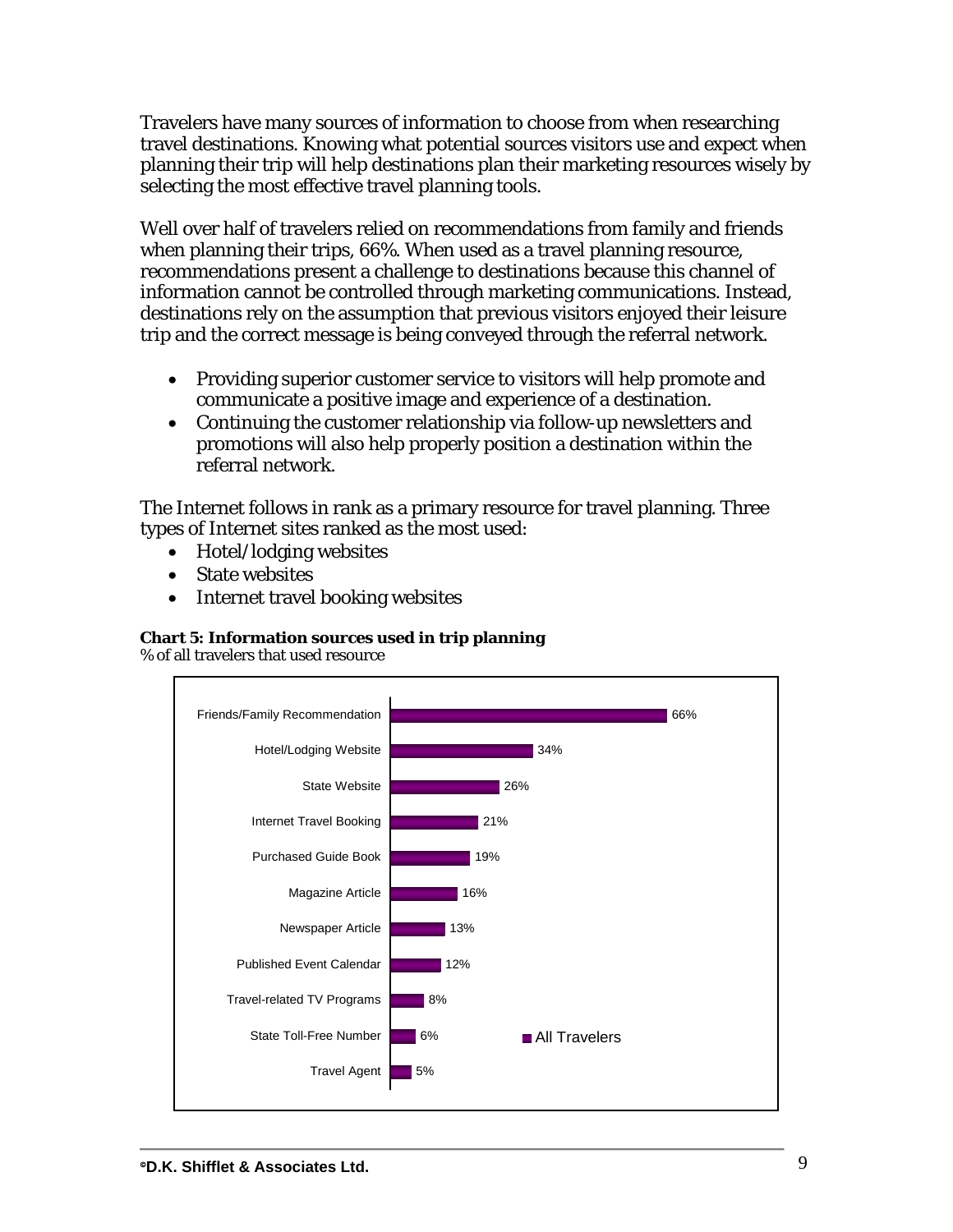The following chart provides deeper detail on the travel planning resources New Jersey visitors use compared to non-visitors. Non-visitors are significantly more likely to use many of the travel planning resources available than New Jersey visitors. Because smaller shares of New Jersey visitors use the various planning tools, it indicates that they either feel educated on the tourism products available to them or they don't have proper access to these resources.

To meet the expectations of non-visitors, New Jersey needs to concentrate on the promotion and usability of the following sources:

- Recommendations
- Hotel/lodging websites
- State travel websites
- Guidebooks
- Event calendars
- TV programs

#### **Chart 6: Travel planning resources used – New Jersey visitors vs. non-visitors**  % of all travelers that used resource

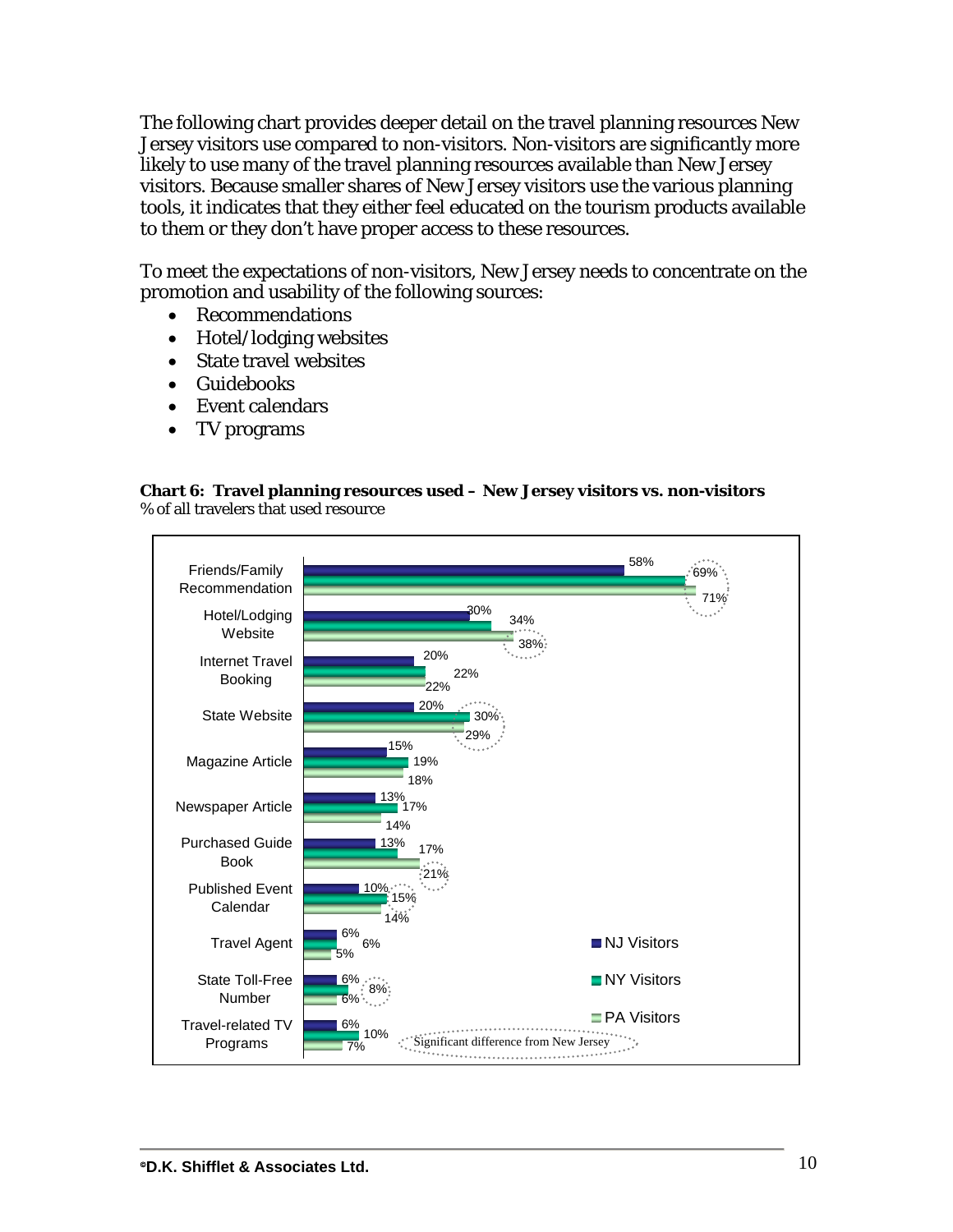While the Internet and recommendations from family and friends have the highest utility among travelers, travelers to New Jersey, New York, and Pennsylvania rate travel agents the highest in satisfaction ratings. High satisfaction ratings are also given to recommendations from families and friends, indicating traveler's satisfaction with personalized advice.

The chart below illustrates New Jersey visitors rating of the various travel planning resources used compared to ratings of non-visitors. The majority of New Jersey visitors gave the highest ratings to travel agents, personal recommendations, and newspaper articles. Ratings for all other sources are similar among visitors and non-visitors.

One exception is revealed in the ratings of the State travel website. Ratings were significantly lower among New Jersey visitors than non-visitors. Additionally, among all New Jersey travel planning resources, the State website was rated as one of the tools lowest in satisfaction.

**Chart 7: Information sources rated – New Jersey visitors vs. non-visitors** 

Because travelers give such high ratings to the personalized advice of travel agents or referrals from family and friends, NJOTT should consider improvements to the state travel website which would give travelers personalized service through targeted content and customer relationship management.



% of travelers giving high satisfaction ratings (6 & 7 points on a 7-point scale)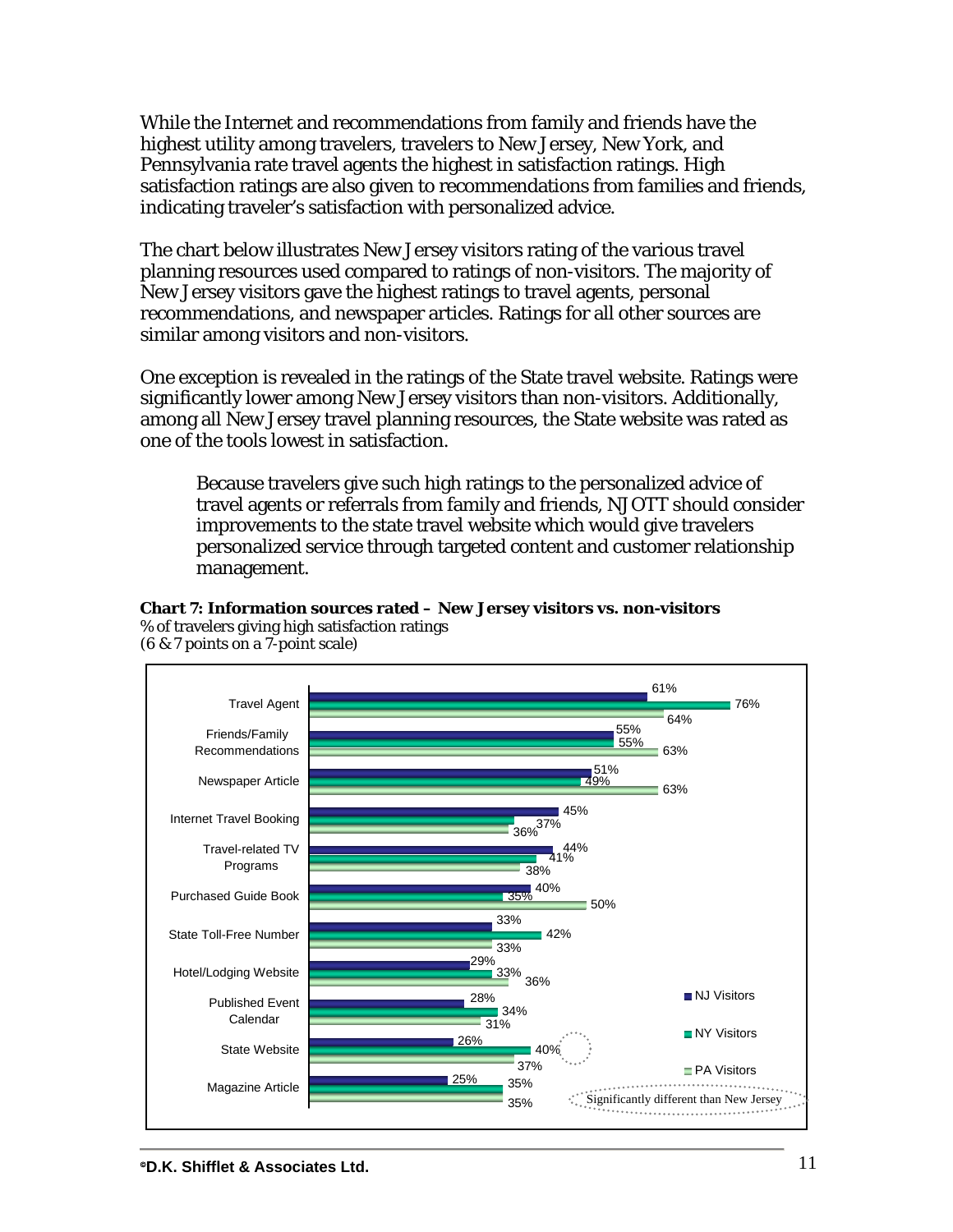In addition to travel planning resources such as effective websites, event calendars, or guidebooks, sales promotions can also be an effective way to attract visitors to a destination. Travelers were asked to indicate if any of a variety of promotional offers initiated a leisure trip or if they initiated an activity while already on a leisure trip. The details are illustrated in the chart below. Less than a quarter of travelers were *influenced* to travel by any of the promotional offerings. The top promotion to influence travel was for dining with a *buy one get one free* offer.

Likewise, a small percentage of travelers took advantage of in-market promotions. Offers for free meals was used by 28% of travelers and less than onefifth of travelers used any of the other sales promotions.

### **Chart 8: Promotional offerings that initiated travel to a destination**

% of travelers that took a trip because of a promotion/% of travelers that used promotions while already on a trip.

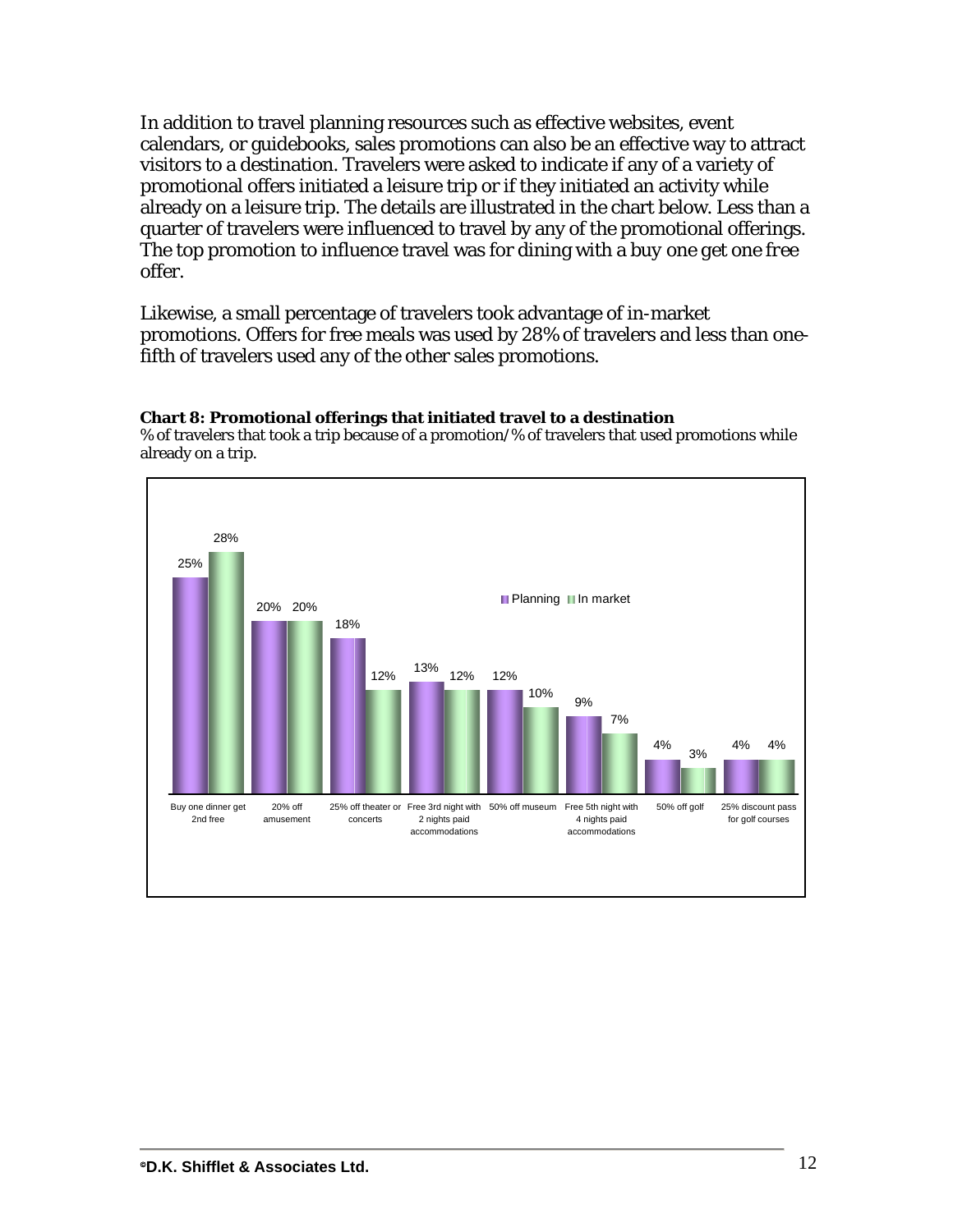### *Awareness*

To gauge how well known New Jersey attractions are among the key origin markets, travelers were asked to indicate if they heard of any of a series of attractions in New Jersey, New York, and Pennsylvania. To confirm the respondent's awareness, they were then asked to identify in what states they thought the attractions were located. The survey provided options of New Jersey, New York, Pennsylvania, or Don't Know.

Among New Jersey attractions and destinations, Atlantic City ranked the highest in awareness. Nearly three quarters of respondents had heard of and correctly located the following New Jersey destinations:

- Atlantic City
- Six Flags Great Adventure
- Cape May
- Wildwood

### **Chart 9: New Jersey destination awareness**

% of all travelers that heard of NJ destination/% of all travelers that properly located NJ destination

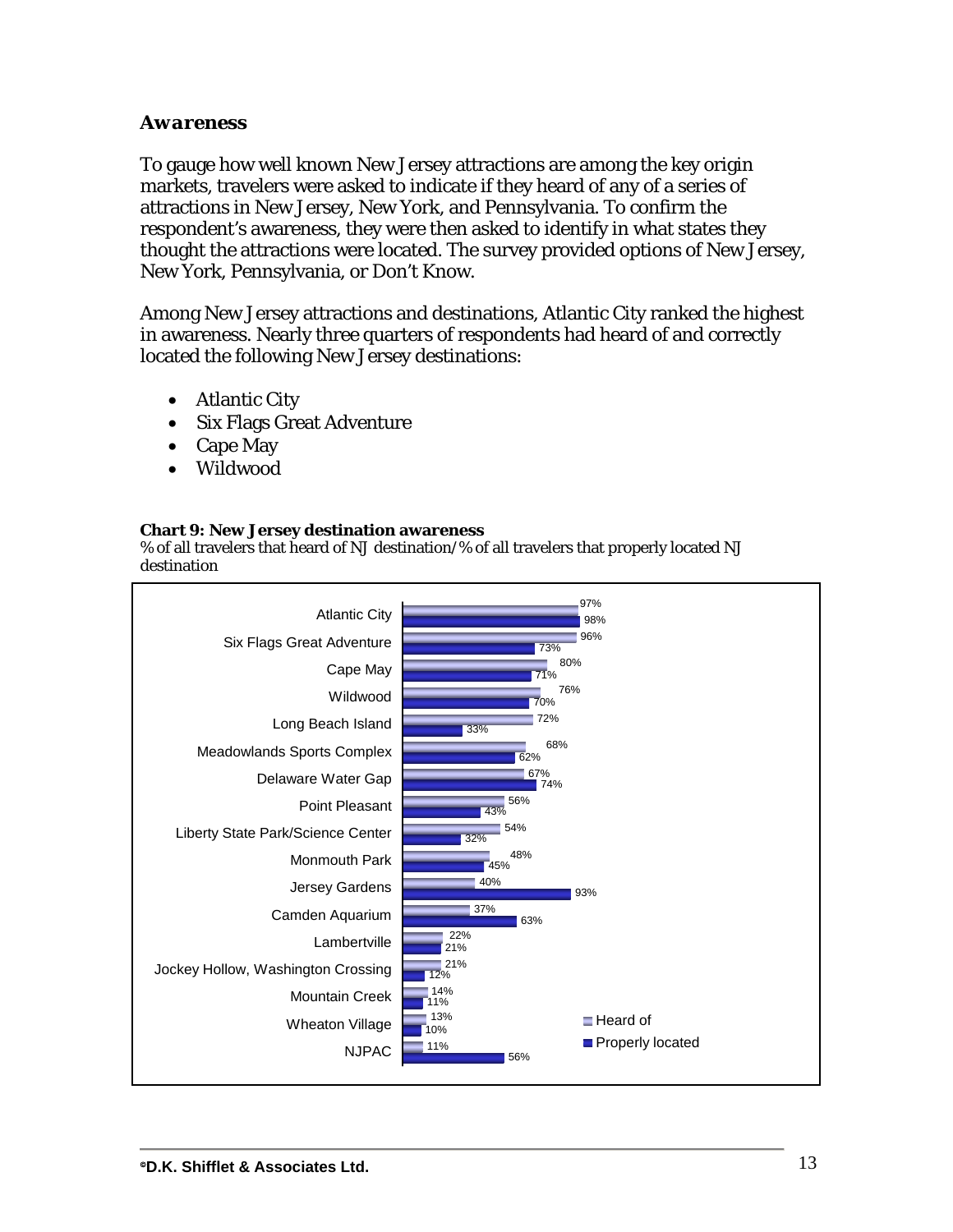While many of New Jersey's key attractions have high levels of awareness in the origin markets, some of the State's key cultural, historic, and outdoor recreation related destinations were unknown. The following chart reveals the destinations where respondents did not know the location, primarily by non-residents of New Jersey. Therefore, to develop and promote niche markets like culture, heritage, or outdoor recreation, increased promotion of these destinations is needed in the out-of-state origin markets.



% of travelers that did not know the location state of destination

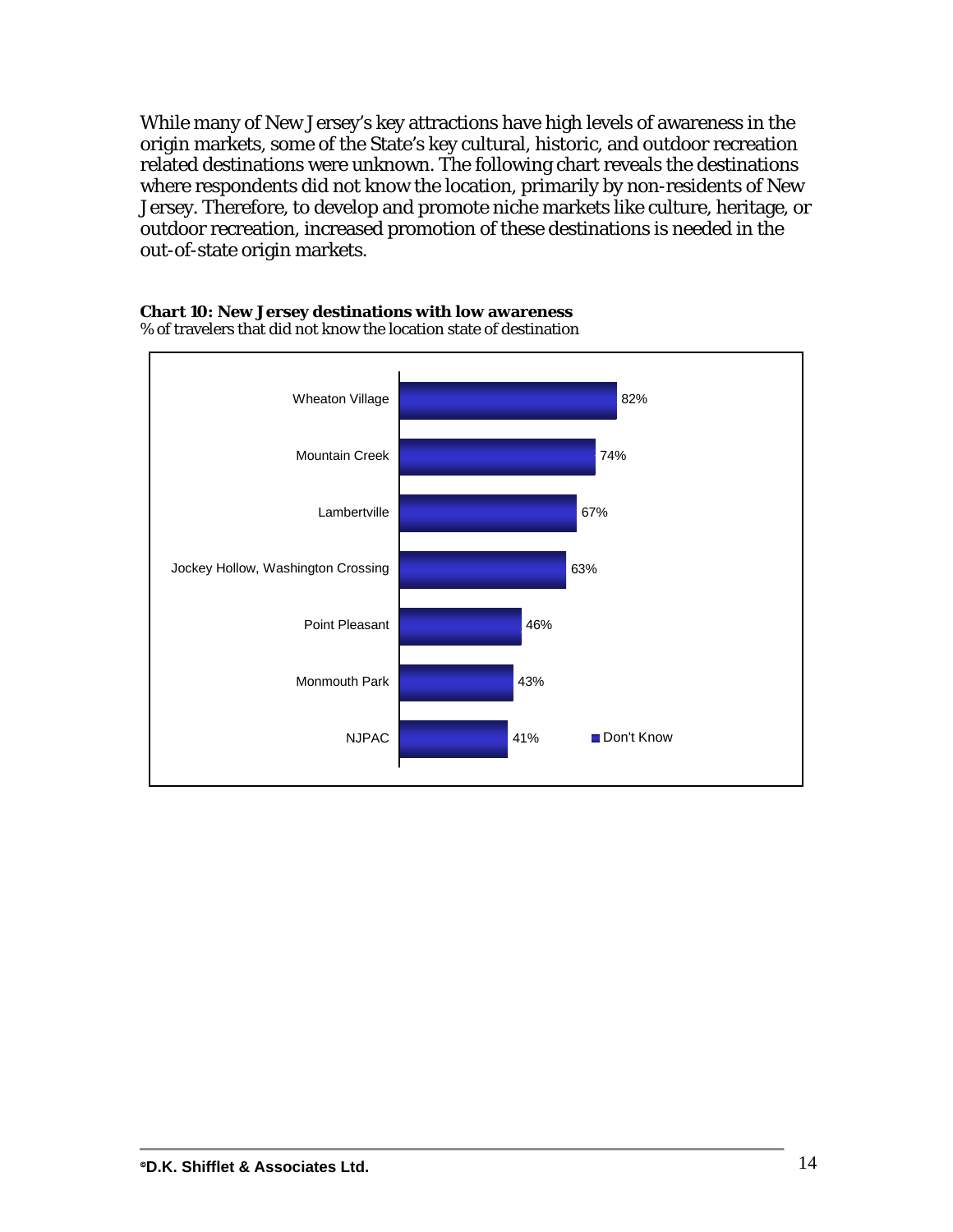# *Activities*

Certain aspects of a destination's image can be influenced by the top activities travelers participate in while visiting. The level of activity participation among visitors and non-visitors can also determine a destination's competitiveness. The attached chart reveals the top ten activities in which New Jersey visitors participate. Set against the competition, New Jersey excels in:

- Gaming, horse, and dog racing
- Beaches, lakes, rivers, and waterfront

However, for New Jersey's top ranked activities, New York and Pennsylvania provide strong competition for:

- Touring and sightseeing
- Festivals and craft fairs
- Visits to historic sites
- Museums and art exhibits

### **Chart 11: Top 10 New Jersey activities**

% of all travelers that participated in activities

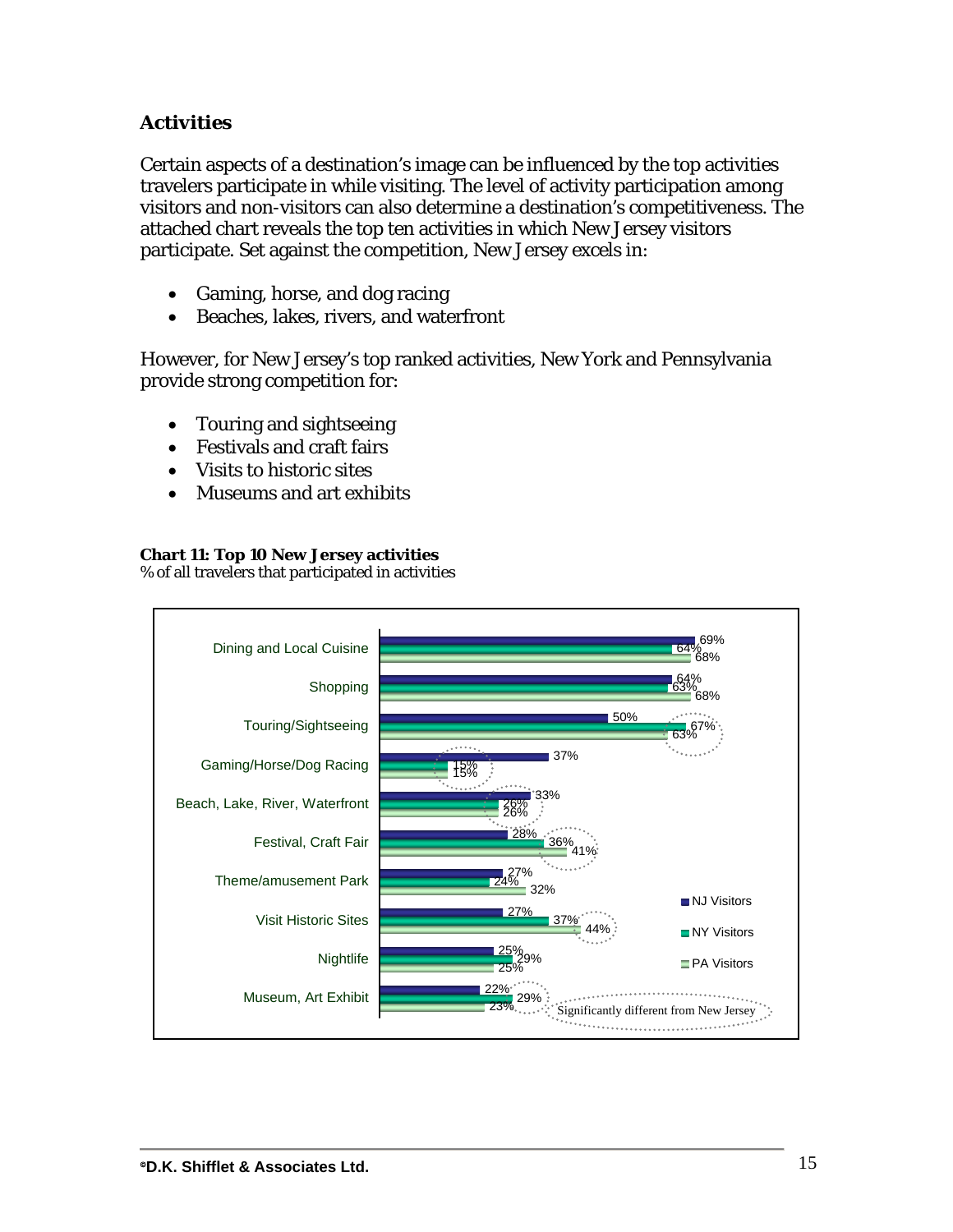The table below provides a competitive context for all activities (22 surveyed) identified to be either a strength or weakness to New Jersey tourism promotion.

| New Jersey Activities versus the Competition                         |                  |                                          |                                     |  |  |
|----------------------------------------------------------------------|------------------|------------------------------------------|-------------------------------------|--|--|
|                                                                      | <b>Strengths</b> |                                          | Weakness                            |  |  |
| Gaming, horse/dog<br>Beaches, lakes, rivers,<br>waterfront<br>racing |                  | Touring, sightseeing                     | <b>Historic sites</b>               |  |  |
|                                                                      |                  | Museum, art exhibits                     | Festivals, craft fairs              |  |  |
|                                                                      |                  | Live theater, Performing<br>arts         | Tours of historic buildings         |  |  |
|                                                                      |                  | Hike, bike                               | Browsing antique and craft<br>shops |  |  |
|                                                                      |                  | Attend local ethnic &<br>cultural events | Live music, concerts                |  |  |

### **Table 2: New Jersey competitive assessment of activities**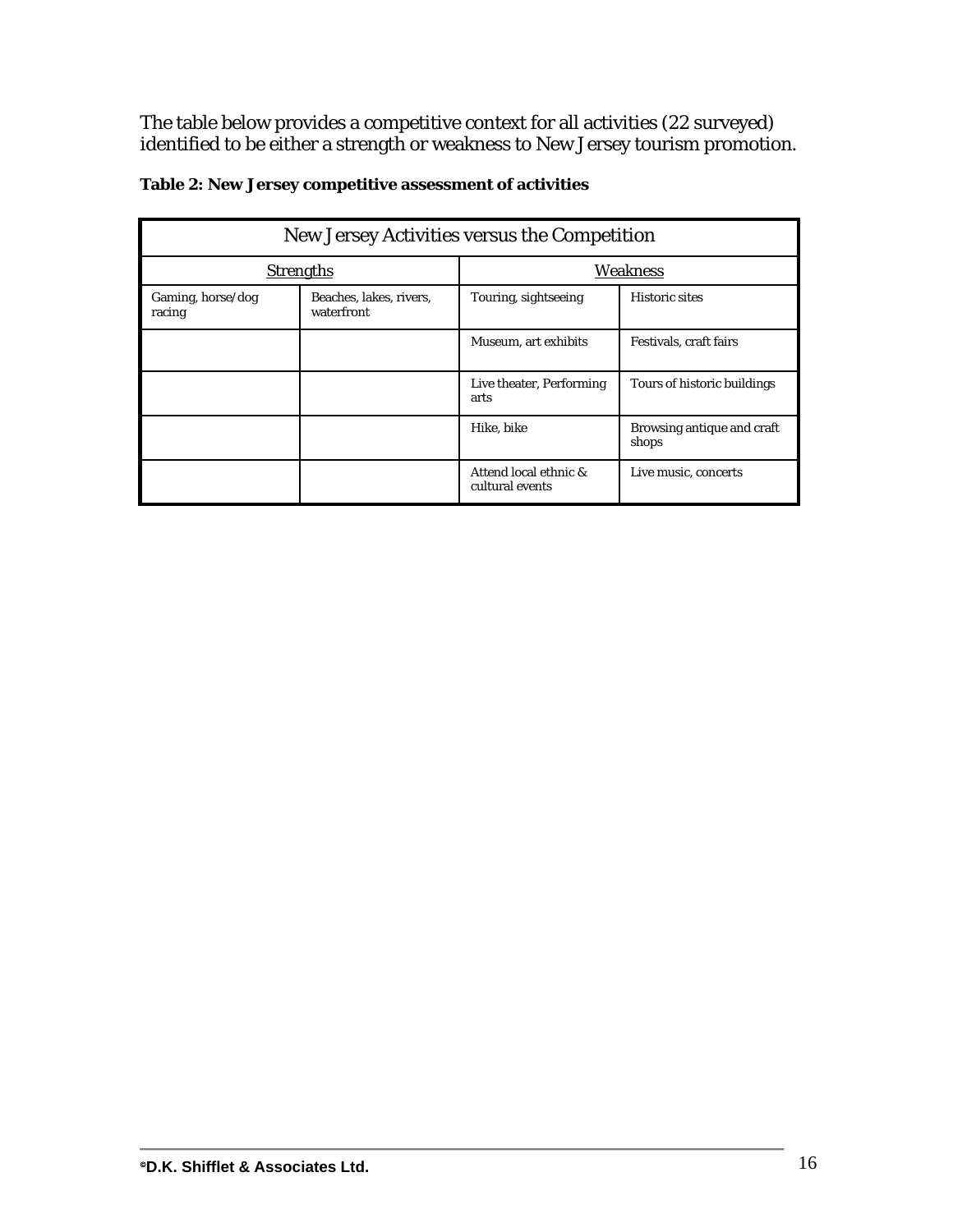# *Image*

A positive destination image can enhance promotional activities whereas a negative image can inhibit marketing messages. The survey measures New Jersey's image as a travel destination to illuminate the inherent strengths of the State and reveal misperceptions that could be a result of communication gaps.

All respondents were presented with a series of attributes in which they rated how well New Jersey, New York, or Pennsylvania were able to provide to travelers, based on all that they knew about the destination. The respondents were not required to have visited the state.

The following chart compares New Jersey's highest rated image attributes compared to the image ratings of New York and Pennsylvania. By far, New Jersey's beaches and gaming have better image ratings than the competition. As reported earlier in the report, these were also attributes that were rated high in awareness and accompanied by high participation rates.

### **Chart 12 – New Jersey's top image attributes**

% of all travelers rating destination excellent (6 & 7 points on a 7-point scale)



Additional detail on all of the attributes rated in the study is found in the following table.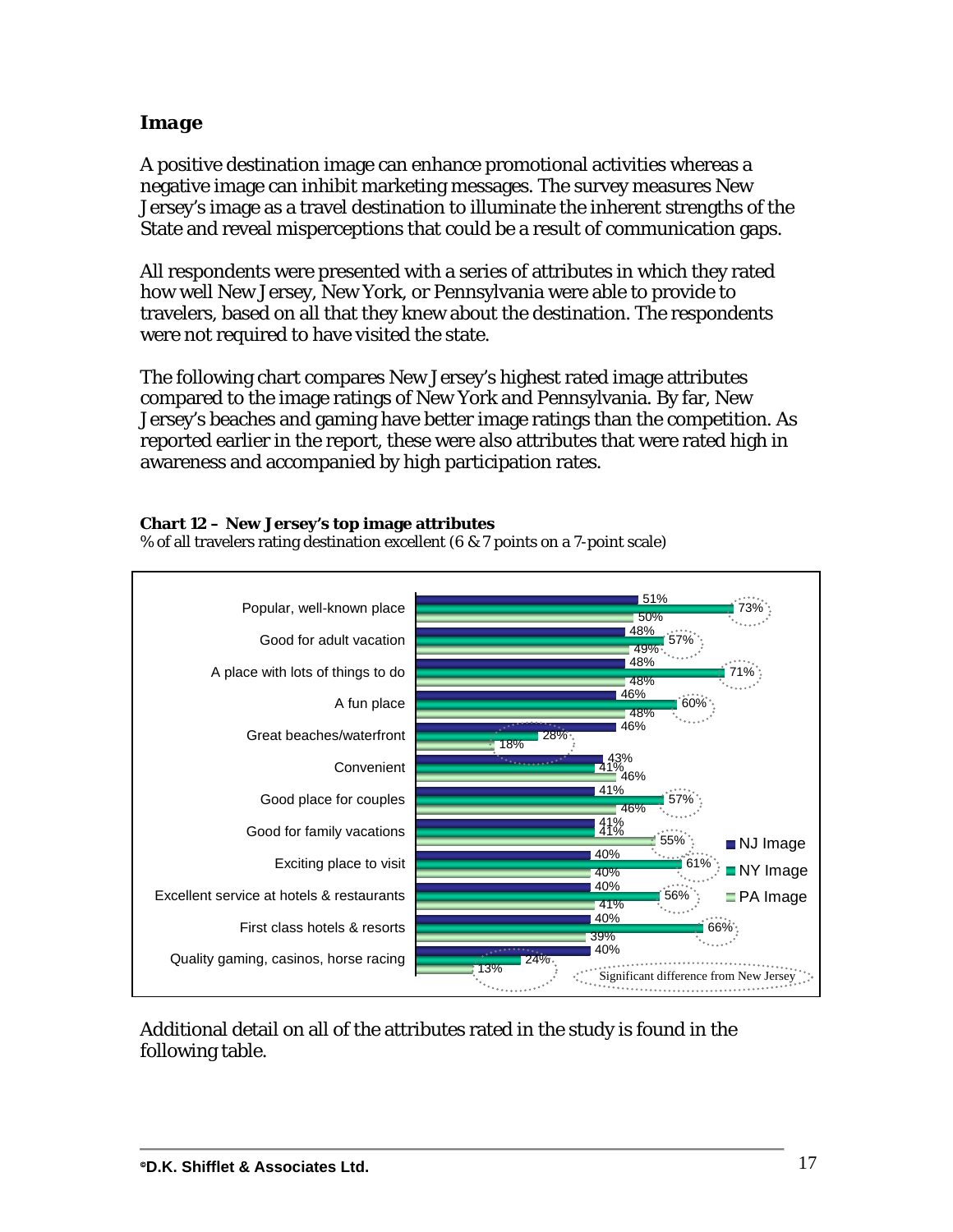### **New Jersey Image Strengths**

- Beaches and waterfront
- Gaming

# **New Jersey Image Weaknesses**

- Not a popular well-known place
- Not a place for an adult vacation
- Little to do
- Not a fun place
- Not a place for couples
- Not a place for a family vacation
- Not exciting
- Lower quality of service at hotels & restaurants
- Lower quality of hotels & resorts

#### **Table 3: State image ratings - detail**

 % of all travelers rating destination travel image as excellent (6 & 7 points on a 7-point scale) Underline indicates significant difference from New Jersey image

|                                           | <b>NJ</b> | <b>NY</b> | PA  |
|-------------------------------------------|-----------|-----------|-----|
| Popular, well-known place                 | 51%       | 73%       | 50% |
| A place with lots of things to do         | 48%       | 71%       | 48% |
| Good for adult vacation                   | 48%       | 57%       | 49% |
| Great beaches/waterfront                  | 46%       | 28%       | 18% |
| A fun place                               | 46%       | 60%       | 48% |
| Convenient                                | 43%       | 41%       | 46% |
| Good for family vacations                 | 41%       | 41%       | 55% |
| Good place for couples                    | 41%       | 57%       | 46% |
| Quality gaming, casinos, horse racing     | 40%       | 24%       | 13% |
| First class hotels & resorts              | 40%       | 66%       | 39% |
| Excellent service at hotels & restaurants | 40%       | 56%       | 41% |
| <b>Exciting place to visit</b>            | 40%       | 61%       | 40% |
| Great overall scenic beauty/visual appeal | 37%       | 52%       | 58% |
| High quality restaurant experience        | 37%       | 63%       | 45% |
| Easy to get from place to place           | 37%       | 42%       | 46% |
| Great nightlife                           | 37%       | 64%       | 32% |
| Unique and interesting place              | 36%       | 61%       | 49% |
| Sightseeing                               | 36%       | 59%       | 59% |
| Available info for local sites & events   | 35%       | 46%       | 45% |
| Good for boating/water sports             | 35%       | 27%       | 27% |
| Great overall destination quality         | 34%       | 50%       | 48% |
| High quality of shopping                  | 34%       | 65%       | 46% |
| Theme parks, children's attractions       | 34%       | 26%       | 49% |
| A relaxing place to visit                 | 34%       | 26%       | 48% |
| A place children will love                | 32%       | 32%       | 47% |
| Good place for singles                    | 32%       | 50%       | 27% |
| Upscale atmosphere                        | 31%       | 56%       | 31% |
| Provides good value for the money         | 30%       | 22%       | 40% |
| Outdoor sports & recreation               | 29%       | 32%       | 43% |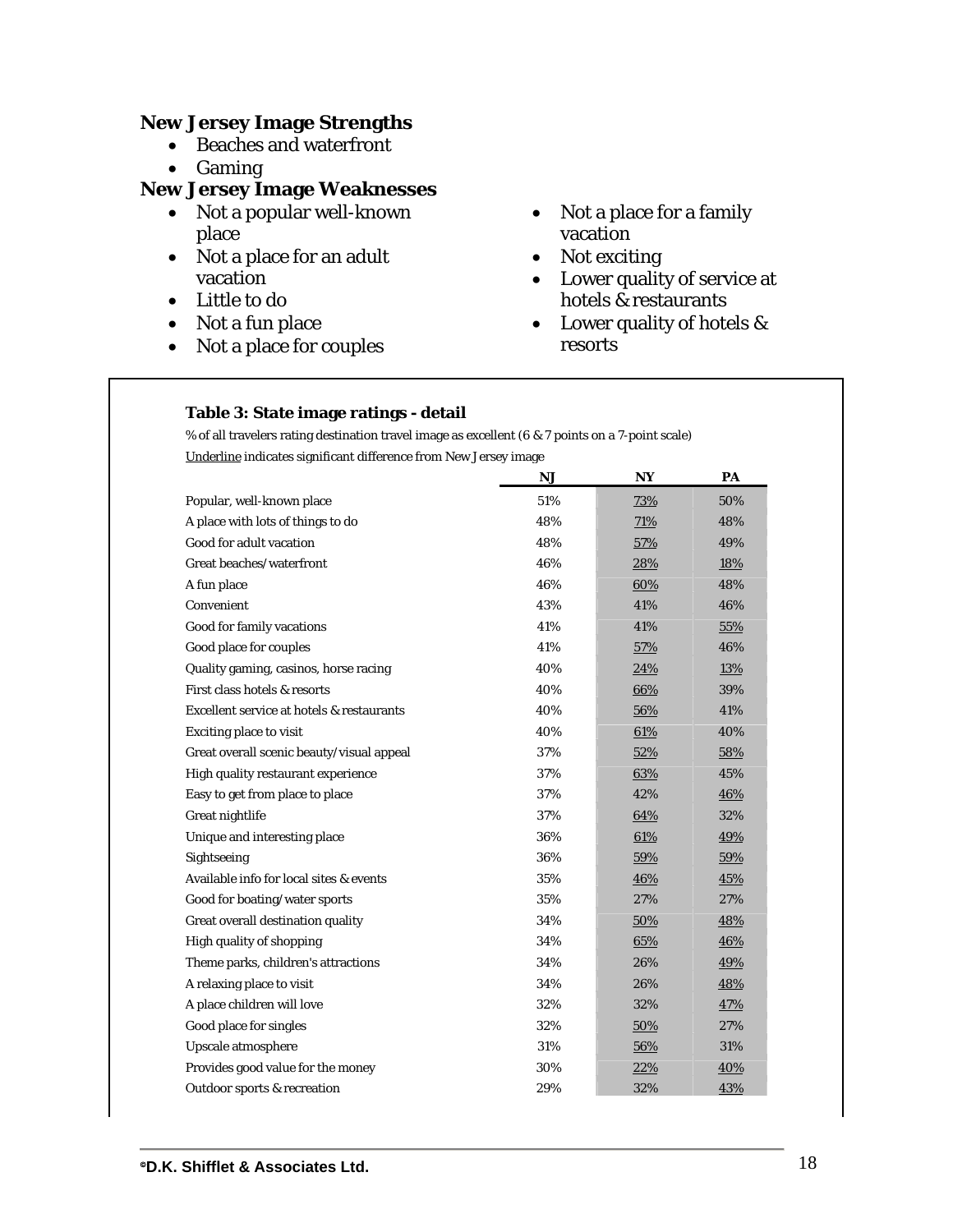|                                             | <b>NJ</b> | <b>NY</b>  | PA  |
|---------------------------------------------|-----------|------------|-----|
| <b>Friendliness of local residents</b>      | 29%       | 23%        | 46% |
| Provides feeling of safety                  | 28%       | 26%        | 46% |
| Good place for fishing                      | 28%       | 24%        | 39% |
| Excellent live theater, music, concerts     | 27%       | 62%        | 29% |
| <b>Famous historical sites</b>              | 27%       | 53%        | 65% |
| Great fairs, festivals, & cultural events   | 27%       | 41%        | 43% |
| Nice climate/weather                        | 27%       | 22%        | 32% |
| Luxurious                                   | 26%       | 54%        | 29% |
| A romantic place to visit                   | 26%       | 40%        | 34% |
| Inexpensive and available parking           | 24%       | 18%        | 35% |
| Good public transportation                  | 22%       | <b>46%</b> | 24% |
| Good place for camping                      | 20%       | 23%        | 48% |
| Great art galleries, antique, & craft shops | 19%       | 57%        | 40% |
| Quiet                                       | 19%       | 13%        | 38% |
| <b>Great golf facilities</b>                | 10%       | 19%        | 23% |

To identify possible communication gaps in marketing messaging, one can compare image ratings of New Jersey among all travelers (whether or not they have ever been to the State) to the image ratings of travelers that have actually visited New Jersey. The list below identifies those attributes that have higher image ratings among New Jersey visitors to non-visitors and indicates areas where adequate product and service exist but where marketing communications can be improved.

- Great overall destination quality
- High quality restaurant experiences
- Quality gaming casinos & horse racing
- Easy to get from place to place
- First class hotels and resorts
- A relaxing place to visit
- Upscale atmosphere
- A fun place
- Popular, well-known place
- Good for boating & water sports
- Good place for fishing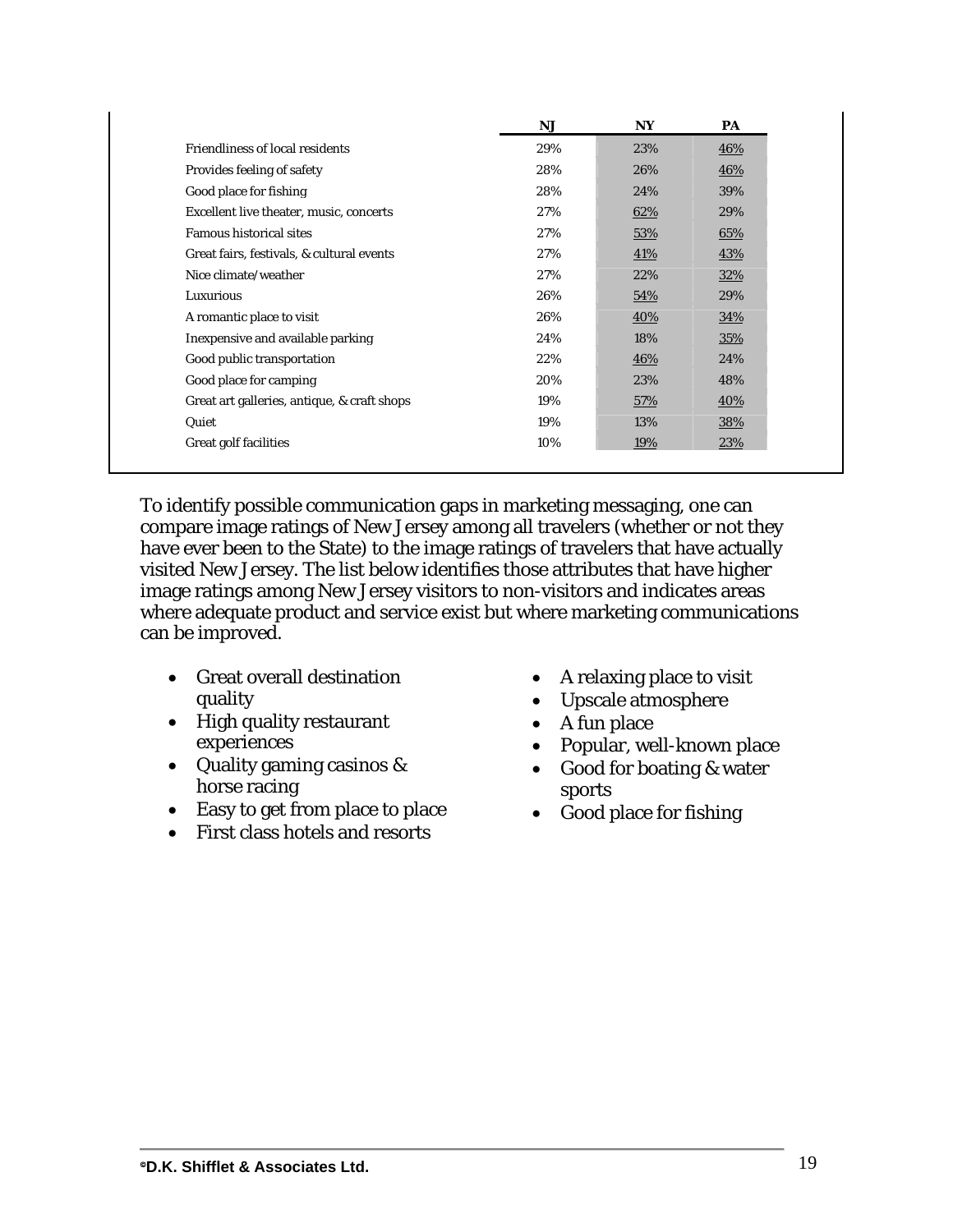Finally, to see how well a destination's image meets the expectations that travelers seek on a leisure vacation, we'll compare the criteria that travelers seek to each destination's image rating. The following chart reveals that all three destination's studied fell short in how well their image met the top criteria travelers seek when taking a leisure trip.



#### **Chart 13 – Image ratings compared to criteria for leisure travel**  % of all travelers rating attributes high (6& 7 points on a 7-point scale)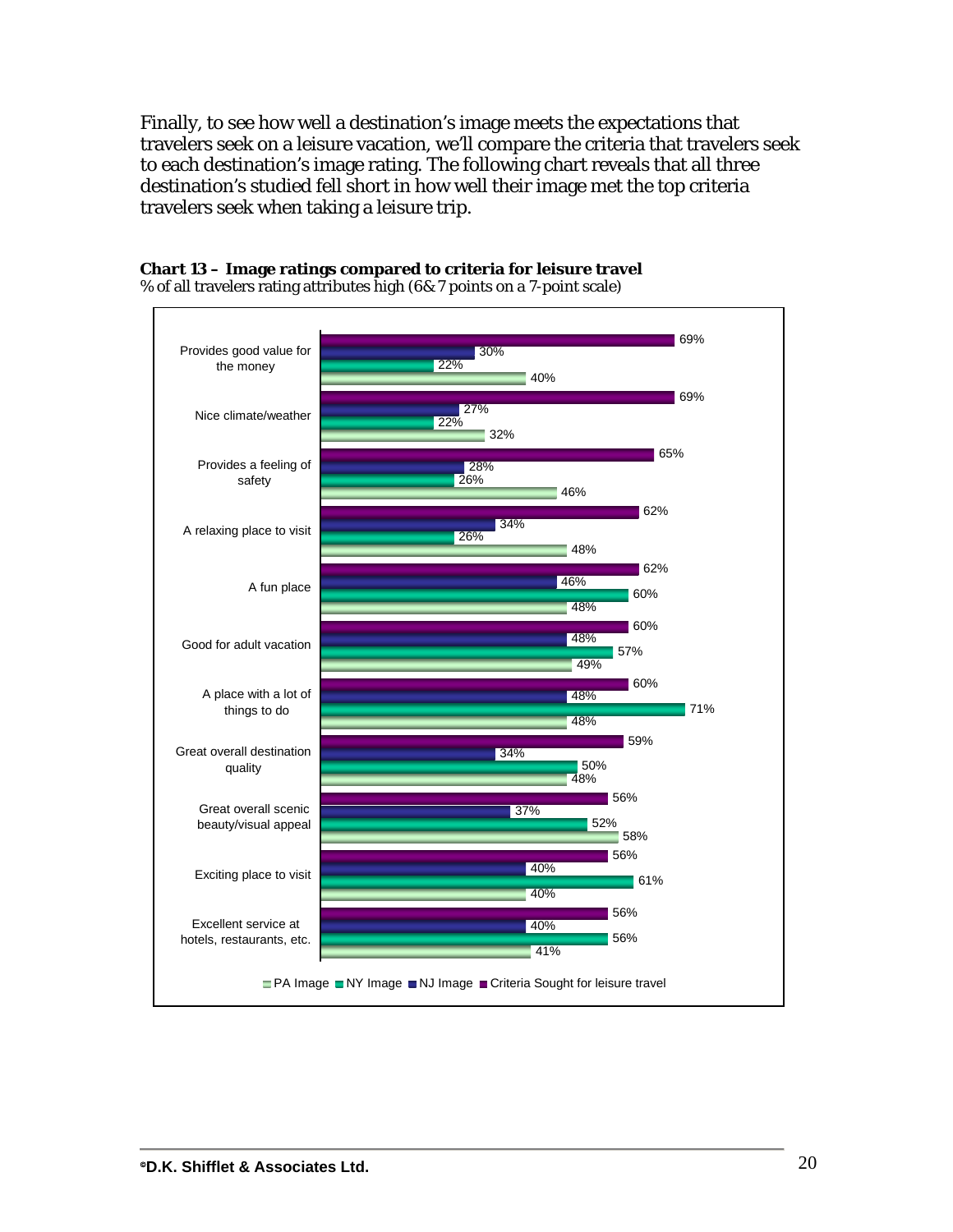While many of New Jersey's image ratings fall short of the purpose for leisure travel among all travelers, New Jersey visitors rate many of the items high, almost meeting several of the core reasons travelers take a leisure trip. New Jersey can be successful in delivering on the following core reasons for leisure travel

• Fun • Variety • Good adult vacation options



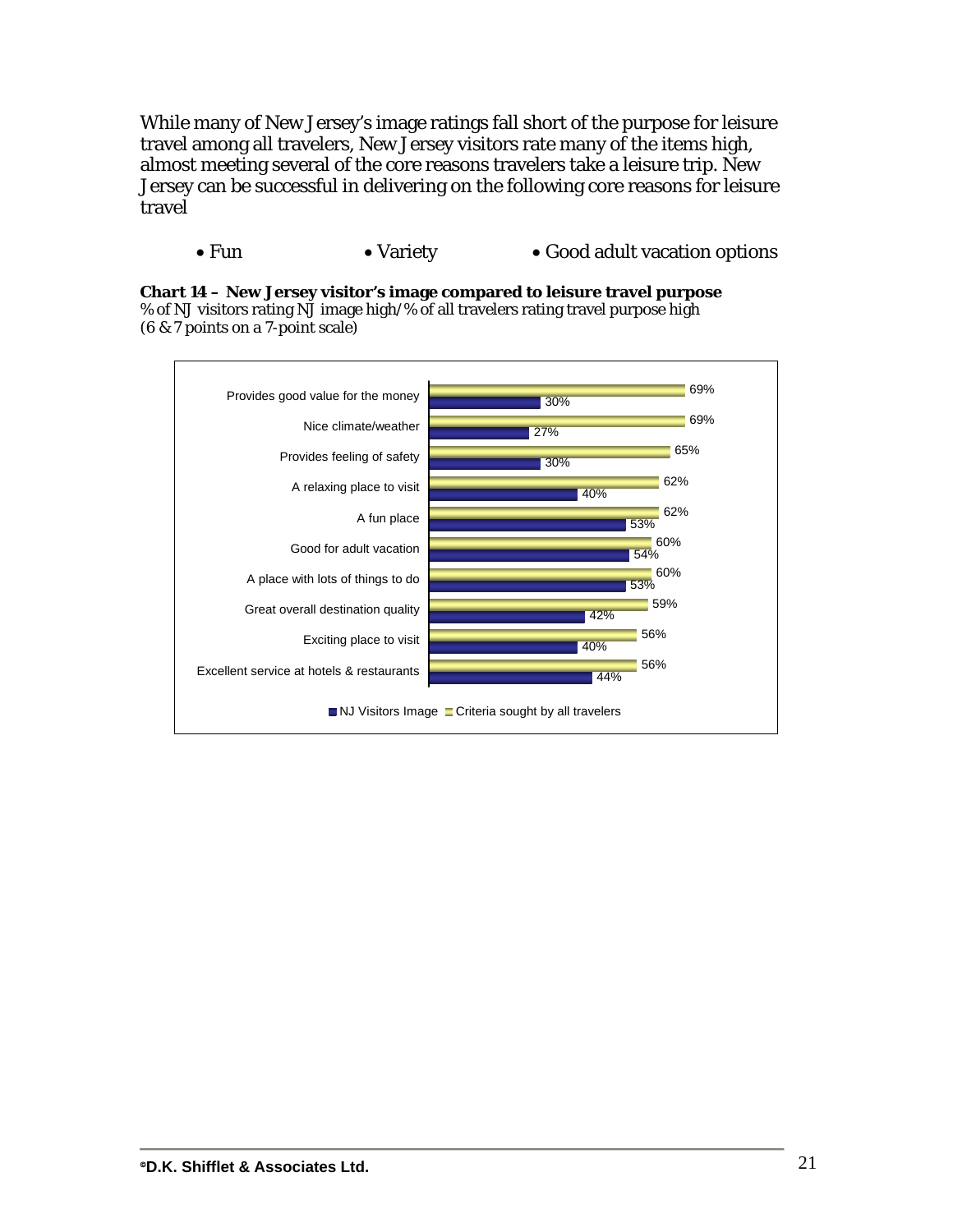### *Intent to Return and Recommend*

Finally, to see how well New Jersey and the competing destinations deliver on meeting traveler's needs, the survey asked respondents on their intent to return for a leisure trip as well as their likelihood of recommending the destination to friends and family.

New Jersey scored very well against the competition for intent to return. The vast majority of New Jersey visitors (77%) indicated that they would return to the State for a leisure vacation (6 & 7 on a 7 point scale). When looking solely at the highest rating, 7 points, New Jersey had a significantly higher share of top ratings (64%) than the competition.

However, New Jersey is a closely guarded leisure getaway. While the majority of New Jersey visitors plan to return to the State, a smaller share would refer it to family or friends, only 58%. This can be problematic considering the majority of travelers that use referrals from friends or family when planning a leisure trip. As suggested earlier in this study, it is important to also influence the referral network by encouraging the visitors that plan to return to New Jersey to also recommend it to family or friends.

### **Chart 15 – Intent to return and recommend**

% of travelers that would return to state/% of travelers that would recommend state to friends or family (6 & 7 points on a 7-point scale)

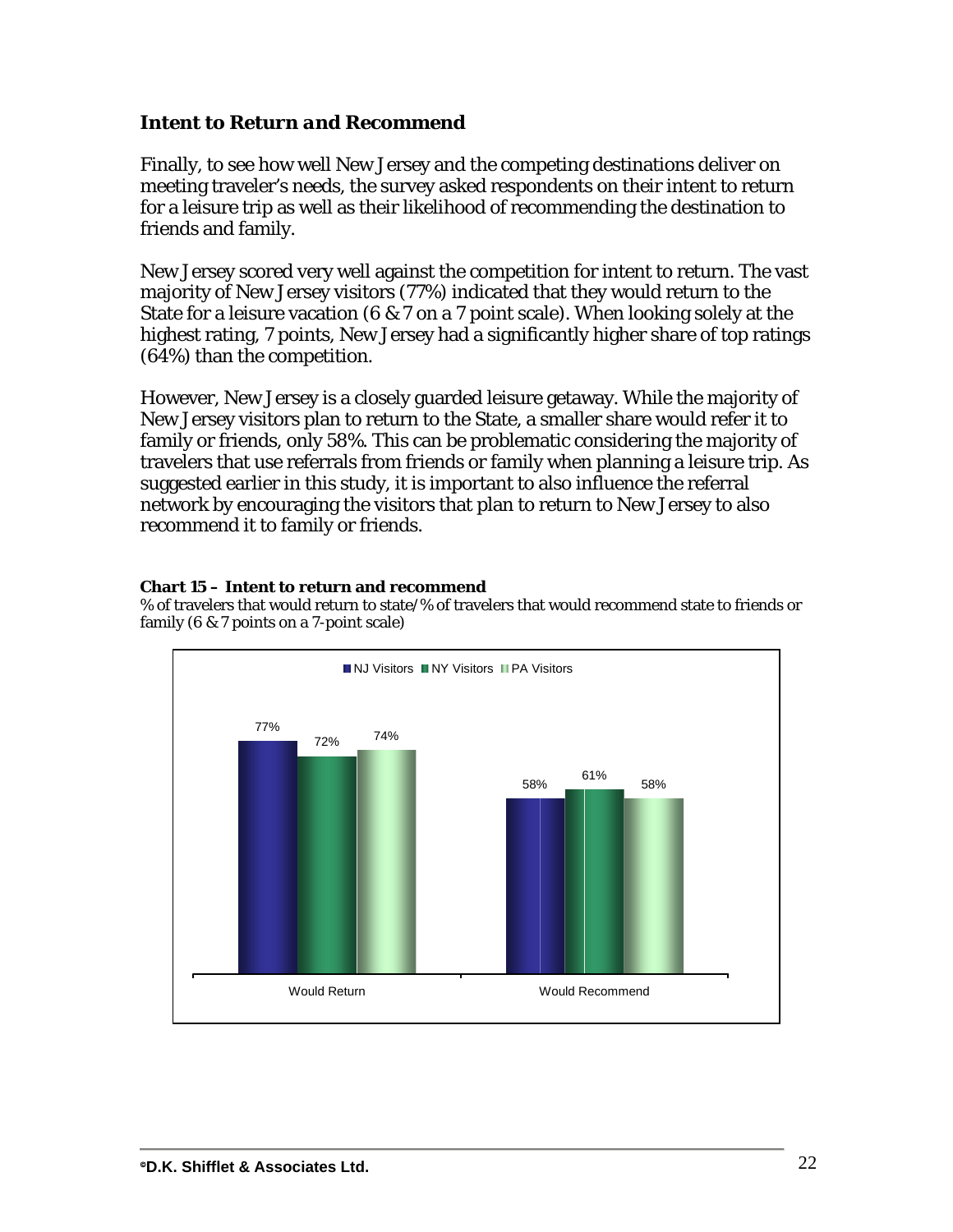# *Trip Planning*

New Jersey visitors are not using planning resources to the degree of nonvisitors. It is important to increase promotion and utility of:

- Hotel/lodging websites
- State travel website
- State guidebooks
- Event calendars

The Internet is the top source for travel information

- Strategic linking of visitnj.org with local hotel/lodging websites and Internet travel booking sites will help increase awareness and improve the image of New Jersey as a travel destination.
- Search engine optimization for key travel products will also help increase awareness of New Jersey's diverse product offerings.

A large share of visitors get their travel information from referrals. As such, destinations need to influence that message with:

- Excellent customer service
- Visitor follow-up

Visitnj.org's satisfaction ratings suffered against the competitive websites as well as against other New Jersey travel planning resources

- The visitnj. COM website may be damaging the user experience as well as interfering with the awareness of New Jersey tourism products. (users may be confusing the .com and .org extensions)
- Evaluate best practices. New York received the highest satisfaction ratings of all three states studied, however, scores could be higher. Look outside the competitive set for best practices among the destination marketing organizations nationwide.
- Consider in-depth research of visitnj.org for content and usability.
- Extend website capabilities to offer personalized service.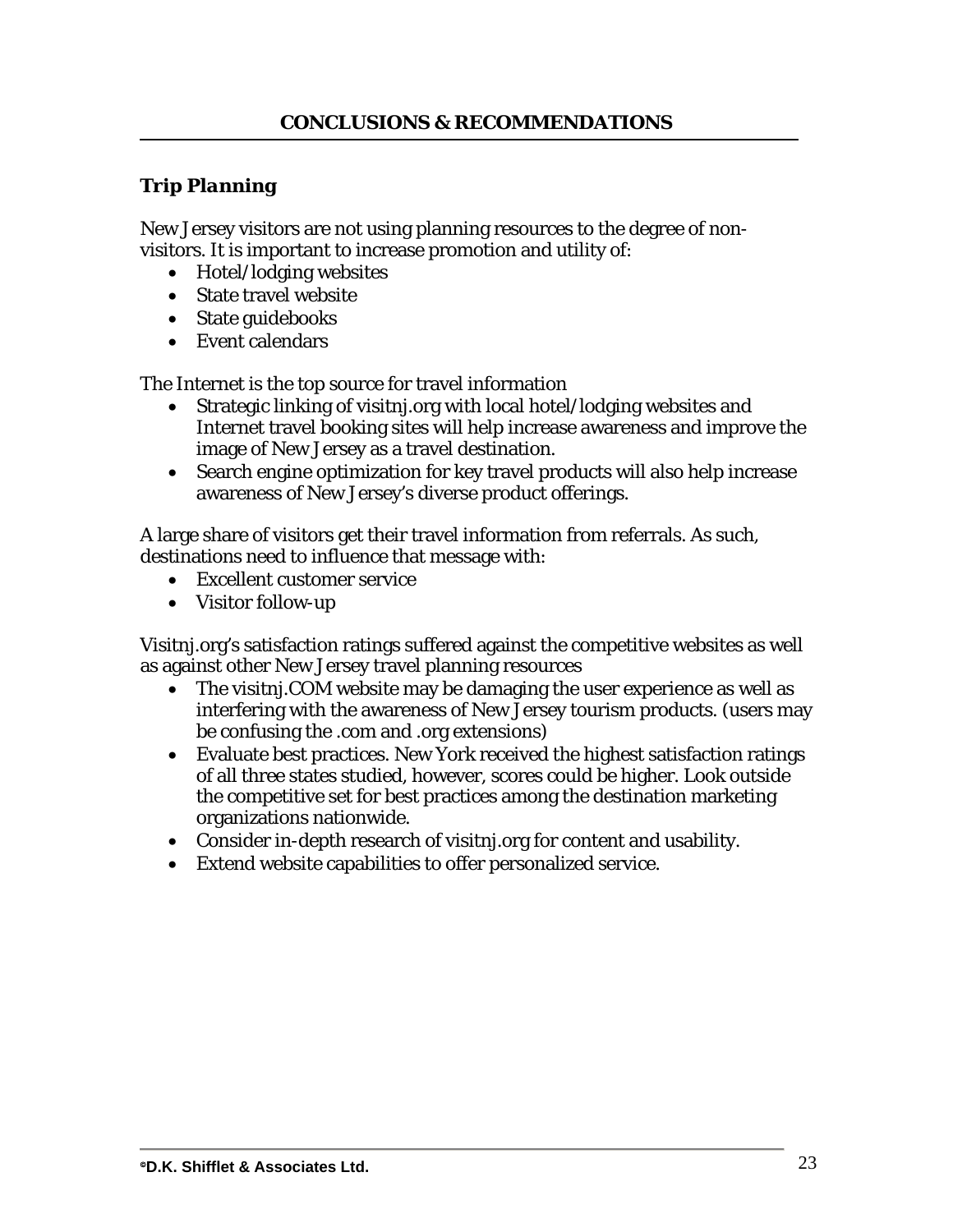## *Awareness & Image*

New Jersey's key cultural, historic, and outdoor recreation destinations had the lowest share of awareness, primarily among non-residents. Likewise, New Jersey had a small share of positive image ratings for these activities.

Marketing activities are working for the strong awareness attractions (Atlantic City, Great Flags, Cape May) but marketing needs to be augmented for lesserknown attractions.

- In-market promotions for nearby cultural, historic, and outdoor recreation attractions.
- Call to action to revisit the lesser-known attractions.
- Develop suggested itineraries that combine strong awareness attractions with the low awareness attractions.

Combat the misperceptions

- Highlight what your visitors already know about New Jersey.
	- o Great overall destination quality
	- o High quality restaurant experiences
	- o Quality gaming casinos & horse racing
	- o Easy to get from place to place
	- o First class hotels and resorts
	- o A relaxing place to visit
	- o Upscale atmosphere
	- o A fun place
	- o Popular, well-known place
	- o Good for boating & water sports
	- o Good place for fishing
- Educate your current and potential visitors on what they don't know about New Jersey's cultural, historic, and outdoor recreation activities.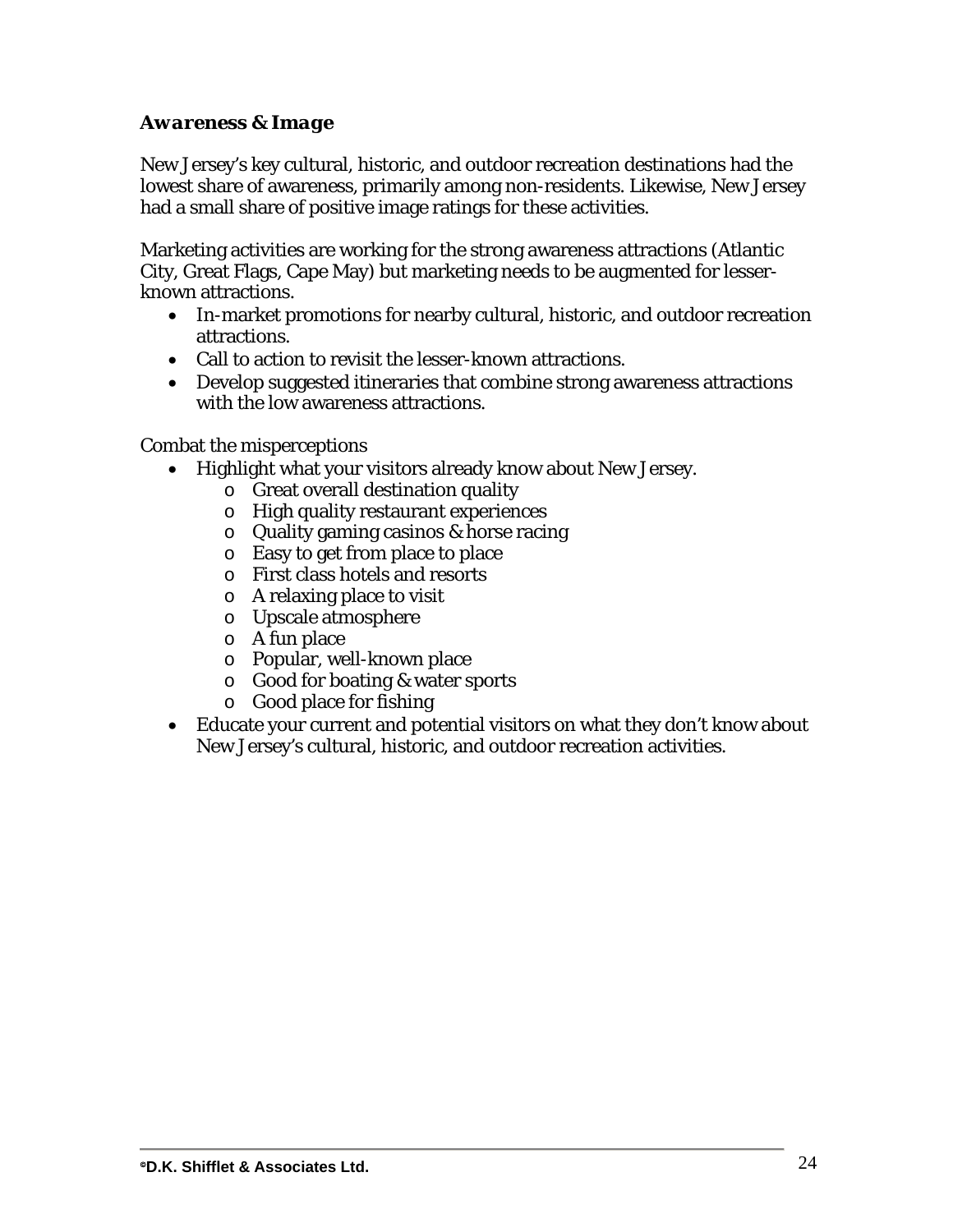### *Survey Methodology*

*Survey instrument:* A questionnaire containing 13 questions.

*Method:* online survey

*Sampling frame:* Synovate consumer opinion online panel members residing in the states of CT, MD, NJ, NY, and PA. Qualified respondents took a leisure trip to NJ, NY or PA in the last 12 months or planned to take a leisure trip to NJ, NY, or PA in the next 12 months.

*Timeframe:* May 11-13, 2005

*Sample Size:* A total of 949 qualified respondents completed the survey. The following is the distribution of respondents that have visited or plan to visit NJ, NY, or PA. This will not total 949 as respondents could have taken a trip to multiple states.

 $N_{\rm J} = 498$  $NY = 552$  $PA = 561$ 

*Response Rate:* 19% of all panel members responded to the survey – 50% qualified as a traveler to NJ, NY, or PA.

*Data Processing:* Survey respondents were weighted by the following factors to maintain a balanced and representative response from the different groupings:

- Origin state
- Age
- Income
- Education
- Number of adults in household

Data analysis was conducted with cross-tabulations and significance testing.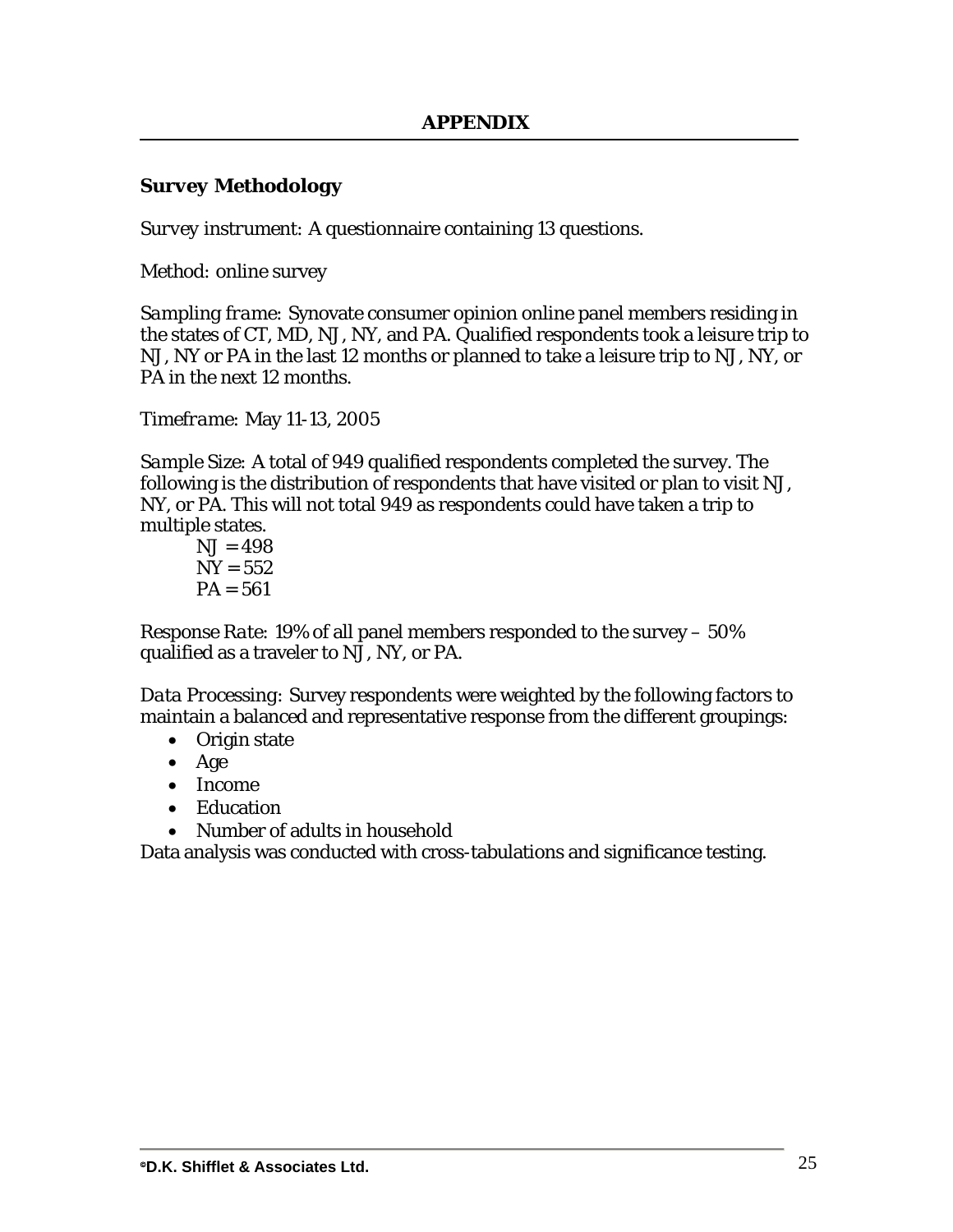## *Survey Questionnaire*

The following is a copy of the electronic version of the survey questionnaire.

Greetings from Consumer Opinion Panel!

Thank you for taking the time to participate in this online travel study. Travel is an interesting topic and we hope you will enjoy our survey.

Your opinions are very important and, as always, completely confidential.

To begin, just click on the "Next" button below. This will take you right into today's survey.

Cordially,

W |ane

Marie Brighton Panel Director

We need to have the person in your household who travels the most fill out this survey. Please have that person fill out this survey.

If this person is not available at this time, please SAVE THE E-MAIL INVITATION you received for this study. When this member of your household is available to complete the survey, you will be able to re-enter the survey to resume from this point. If possible, please complete the survey in the next few days.

#### **SCREENER**

Have you traveled to or within New Jersey, New York, or Pennsylvania for a leisure trip in the past 12 months or plan to take a leisure trip to any of these states next 12 months?

- [ ] New Jersey
- [ ] New York
- [ ] Pennsylvania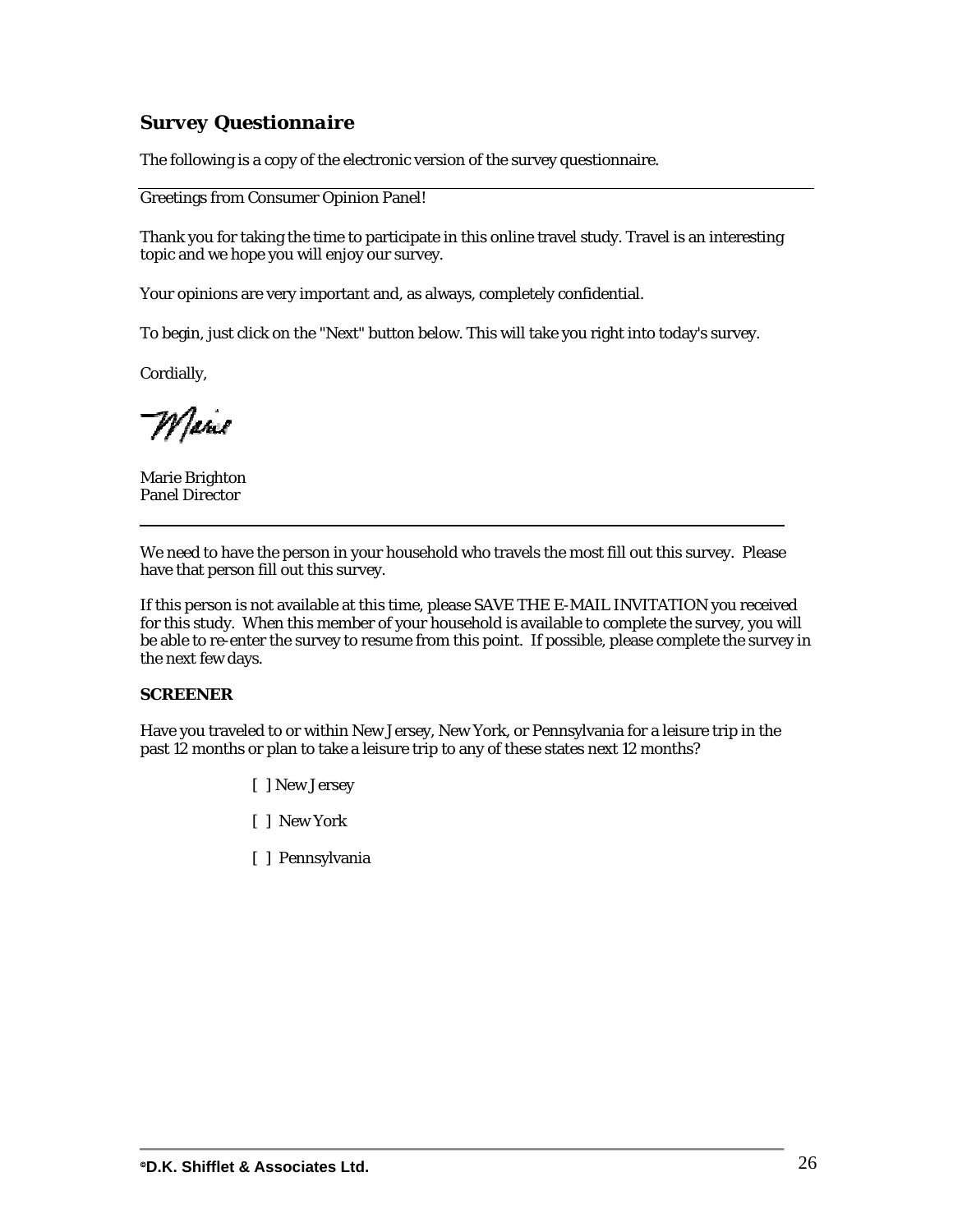### **REASONS FOR LEISURE TRAVEL**

The following questions are related to leisure travel in general, so please think about any leisure trip that you have taken.

**1-** Please think about your usual reasons for taking a leisure trip to *any* destination. Please rate how important each of the following reasons were in your decision to select the destinations you like to visit using the scale below. Use any number on the scale below

|                           | Not at All<br>Important                |   |   |                                     |   | <b>Extremely</b><br>Important |
|---------------------------|----------------------------------------|---|---|-------------------------------------|---|-------------------------------|
|                           | 2                                      | 3 | 4 | 5                                   | в |                               |
| <b>Reasons for Travel</b> |                                        |   |   |                                     |   |                               |
| a.                        | Learn something new                    |   |   |                                     |   |                               |
| b.                        | Challenge myself physically            |   |   |                                     |   |                               |
| c.                        | Allows me to reduce stress             |   |   |                                     |   |                               |
| d.                        | <b>Experience excitement</b>           |   |   |                                     |   |                               |
| е.                        | <b>Experience a sense of adventure</b> |   |   |                                     |   |                               |
| f.                        | <b>Experience solitude</b>             |   |   |                                     |   |                               |
| g.                        | To reconnect with myself/spirit        |   |   |                                     |   |                               |
| h.                        | Gets me re-energized                   |   |   |                                     |   |                               |
|                           |                                        |   |   | To reconnect with friends or family |   |                               |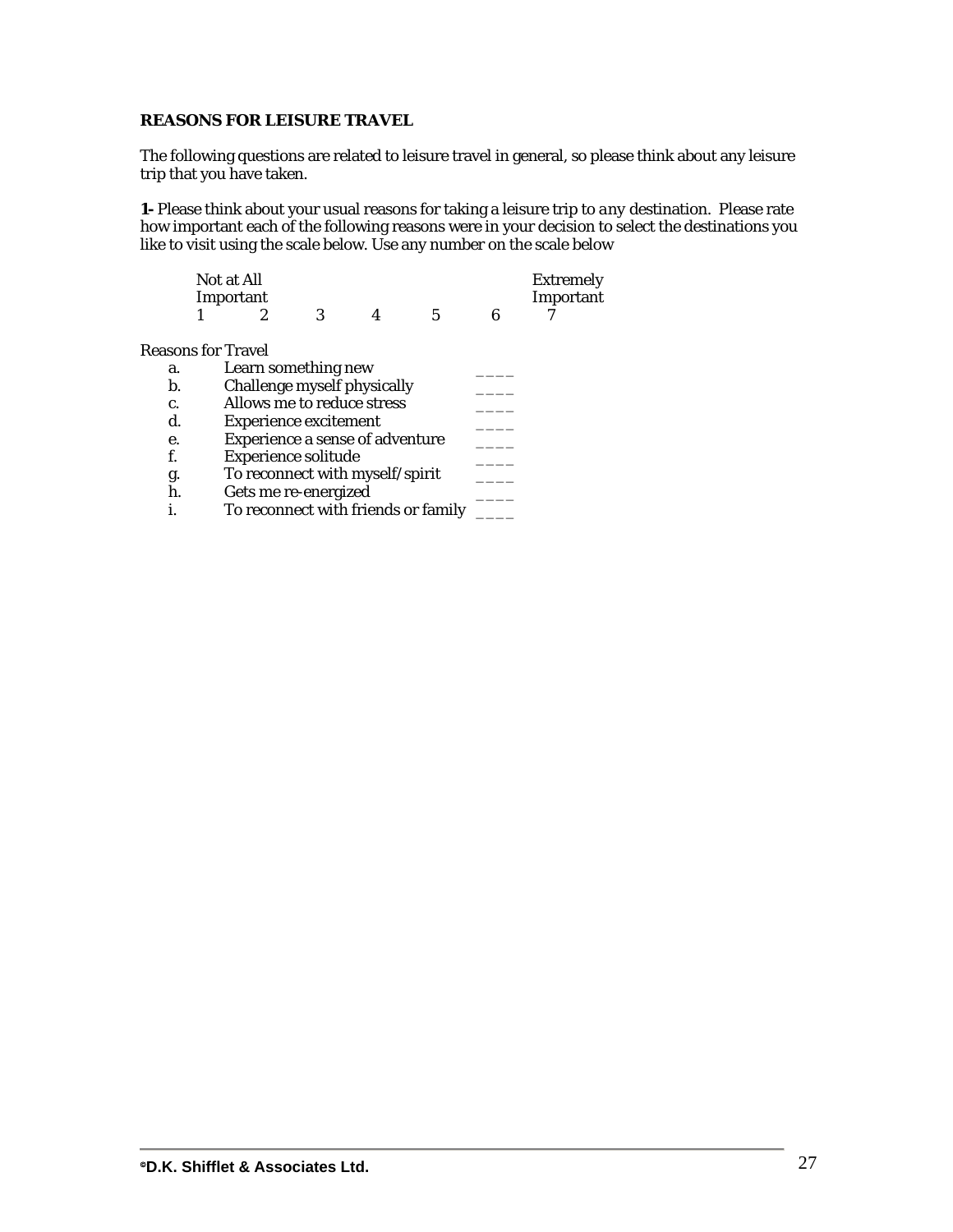### **SELECTION PROCESS**

**2 -** The next five pages list various characteristics people consider when choosing a place to visit for a leisure trip. Listed below are characteristics people consider when choosing a place to visit for a leisure trip. Please indicate how important you think each characteristic is in choosing a destination for a leisure trip by rating it using the scale below.

|     | <b>Not at All</b> |                                  |   |                                          |                                                | <b>Extremely</b> |   |
|-----|-------------------|----------------------------------|---|------------------------------------------|------------------------------------------------|------------------|---|
|     | Important         |                                  |   |                                          |                                                | Important        |   |
|     | 1                 | $\overline{2}$                   | 3 | 4                                        | 5                                              | 6                | 7 |
|     |                   |                                  |   |                                          |                                                |                  |   |
| a.  |                   |                                  |   | Great overall destination quality        |                                                |                  |   |
| b.  |                   |                                  |   |                                          | Great overall scenic beauty/visual appeal      |                  |   |
| c.  |                   | Unique and interesting place     |   |                                          |                                                |                  |   |
| d.  |                   |                                  |   | High quality restaurant experiences      |                                                |                  |   |
| e.  |                   | High quality of shopping         |   |                                          |                                                |                  |   |
| f.  |                   |                                  |   | Theme parks/children's attractions       |                                                |                  |   |
| g.  |                   | <b>Great golf facilities</b>     |   |                                          |                                                |                  |   |
| h.  |                   |                                  |   | Quality gaming casinos/horse racing      |                                                |                  |   |
| i.  |                   |                                  |   | Easy to get from place to place          |                                                |                  |   |
| j.  |                   | Great beaches/waterfront         |   |                                          |                                                |                  |   |
| k.  |                   |                                  |   | Excellent live theater/music/concerts    |                                                |                  |   |
| I.  |                   | First class hotels & resorts     |   |                                          |                                                |                  |   |
| m.  |                   | <b>Famous historical sites</b>   |   |                                          |                                                |                  |   |
| n.  |                   |                                  |   | Great fairs, festivals & cultural events |                                                |                  |   |
| p.  |                   |                                  |   |                                          | Great art galleries, antique/craft shops       |                  |   |
| q.  |                   | Good public transportation       |   |                                          |                                                |                  |   |
| r.  | Luxurious         |                                  |   |                                          |                                                |                  |   |
| S.  | Quiet             |                                  |   |                                          |                                                |                  |   |
| t.  |                   |                                  |   | Available info for local sites/events    |                                                |                  |   |
| u.  |                   |                                  |   |                                          | Excellent service at hotels, restaurants, etc. |                  |   |
| v.  |                   | Sightseeing                      |   |                                          |                                                |                  |   |
| W.  |                   | <b>Good for family vacations</b> |   |                                          |                                                |                  |   |
| X.  |                   | A place children will love       |   |                                          |                                                |                  |   |
| y.  |                   | A relaxing place to visit        |   |                                          |                                                |                  |   |
| Z.  |                   |                                  |   | <b>Outdoor sports and recreation</b>     |                                                |                  |   |
|     |                   | aa. A romantic place to visit    |   |                                          |                                                |                  |   |
|     |                   |                                  |   | bb. Inexpensive and available parking    |                                                |                  |   |
|     |                   | cc. Upscale atmosphere           |   |                                          |                                                |                  |   |
|     |                   |                                  |   | dd. Great Night Life (entertainment)     |                                                |                  |   |
|     | ee. A fun place   |                                  |   |                                          |                                                |                  |   |
| ff. |                   |                                  |   | A place with a lot of things to do       |                                                |                  |   |
|     | gg. Convenient    |                                  |   |                                          |                                                |                  |   |
|     |                   | hh. Good place for couples       |   |                                          |                                                |                  |   |
|     |                   | ii. Good place for singles       |   |                                          |                                                |                  |   |
|     |                   | jj. Provides feeling of safety   |   |                                          |                                                |                  |   |
|     |                   | kk. Good for adult vacation      |   |                                          |                                                |                  |   |
| ll. |                   |                                  |   | <b>Friendliness of local residents</b>   |                                                |                  |   |
|     | mm.               | Popular, well-known place        |   |                                          |                                                |                  |   |
| nn. |                   | <b>Exciting place to visit</b>   |   |                                          |                                                |                  |   |
| 00. |                   | Nice climate/weather             |   |                                          |                                                |                  |   |
| pp. |                   |                                  |   | Good for boating, water sports           |                                                |                  |   |
| qq. |                   | Good place for camping           |   |                                          |                                                |                  |   |
| rr. |                   | Good place for fishing           |   |                                          |                                                |                  |   |
| SS. |                   |                                  |   | Provides good value for the money        |                                                |                  |   |
|     |                   |                                  |   |                                          |                                                |                  |   |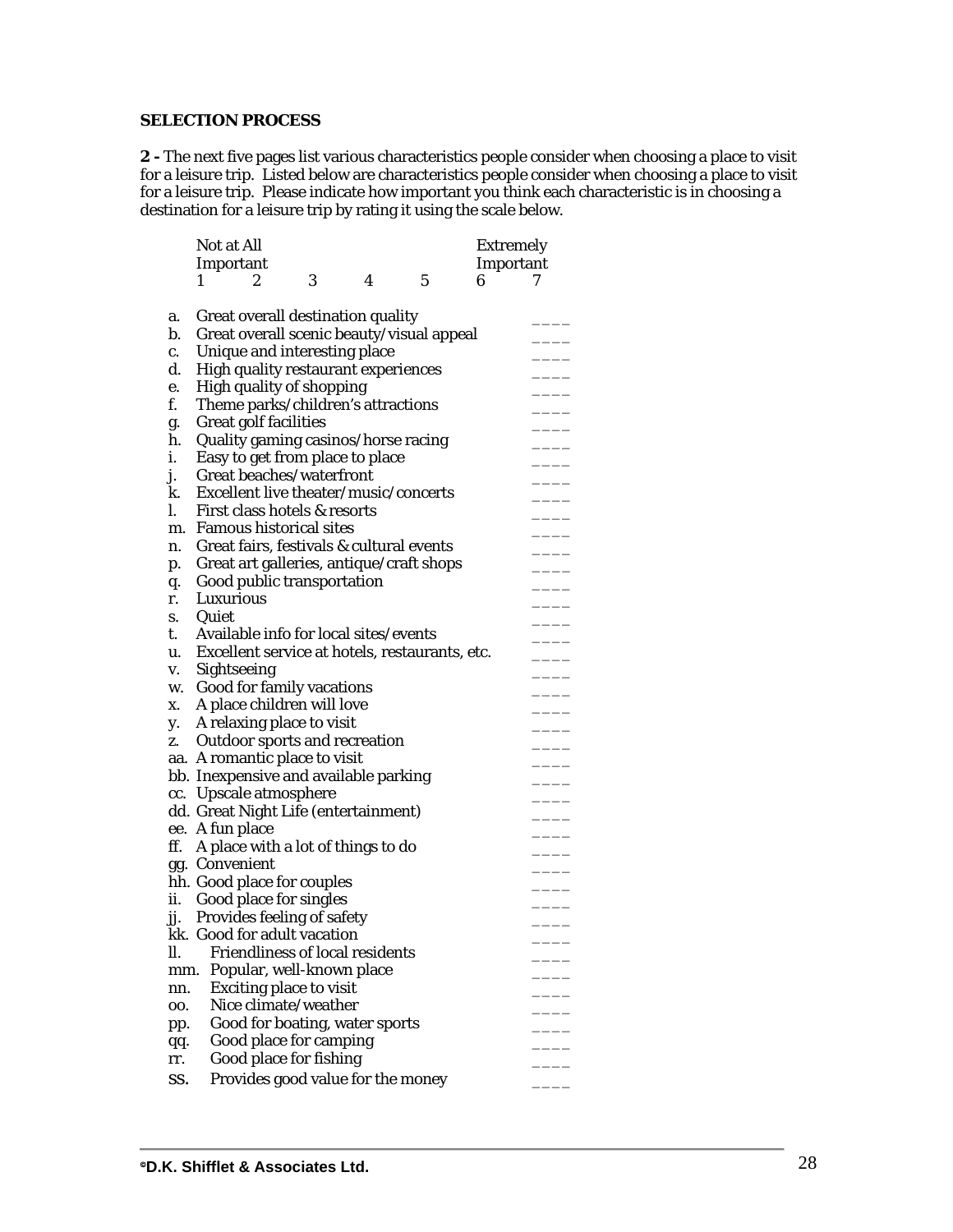### **TRIP PLANNING**

Now we'd like to learn more about how you plan your leisure trips. Please answer the following questions about your leisure trips in general.

**3-** About how far in advance do you plan a leisure trip for a vacation? Select one response.

| 0-1 week          | 2-3 weeks         | 4 weeks     |  |
|-------------------|-------------------|-------------|--|
| 1-2 months $\Box$ | 3-4 months $\Box$ | $5+$ months |  |

**4-** About how far in advance do you plan a leisure trip for a weekend get-a-way? Select one response.

| 0-1 week          | 2-3 weeks         | 4 weeks     |  |
|-------------------|-------------------|-------------|--|
| 1-2 months $\Box$ | 3-4 months $\Box$ | $5+$ months |  |

**5-** Below is a list of various promotional offerings for travel-related activities.

a – In the last year did you decide to take a trip simply to take advantage of any of the following types of offers listed below? Please mark Yes or No in Column A.

b - While on a trip that you *already* decided to take, did you take advantage of any of the following types of offers while at the destination? Please mark Yes or No in Column B.

|                |                                                                          | А      | В      |
|----------------|--------------------------------------------------------------------------|--------|--------|
|                |                                                                          | Yes/No | Yes/No |
|                |                                                                          |        |        |
| a.             | Free third night stay at a hotel or bed and breakfast                    |        |        |
|                | with the purchase of two nights                                          |        |        |
| $\mathbf{b}$ . | Free fifth night stay at a hotel or bed and breakfast                    |        |        |
|                | with the purchase of four nights                                         |        |        |
| $\mathbf{c}$ . | A 25% discount pass for multiple golf courses                            |        |        |
| $\mathbf{d}$ . | Discount of 50% off a museum admission                                   |        |        |
| e.             | 50% off a round of golf                                                  |        |        |
| f.             | Buy one dinner and get the second free offer at a fine dining restaurant |        |        |
| g.             | Discount of 25% off admission to a theater show or concerts              |        |        |
| h.             | Discount of 20% off admission to an amusement park                       |        |        |
|                |                                                                          |        |        |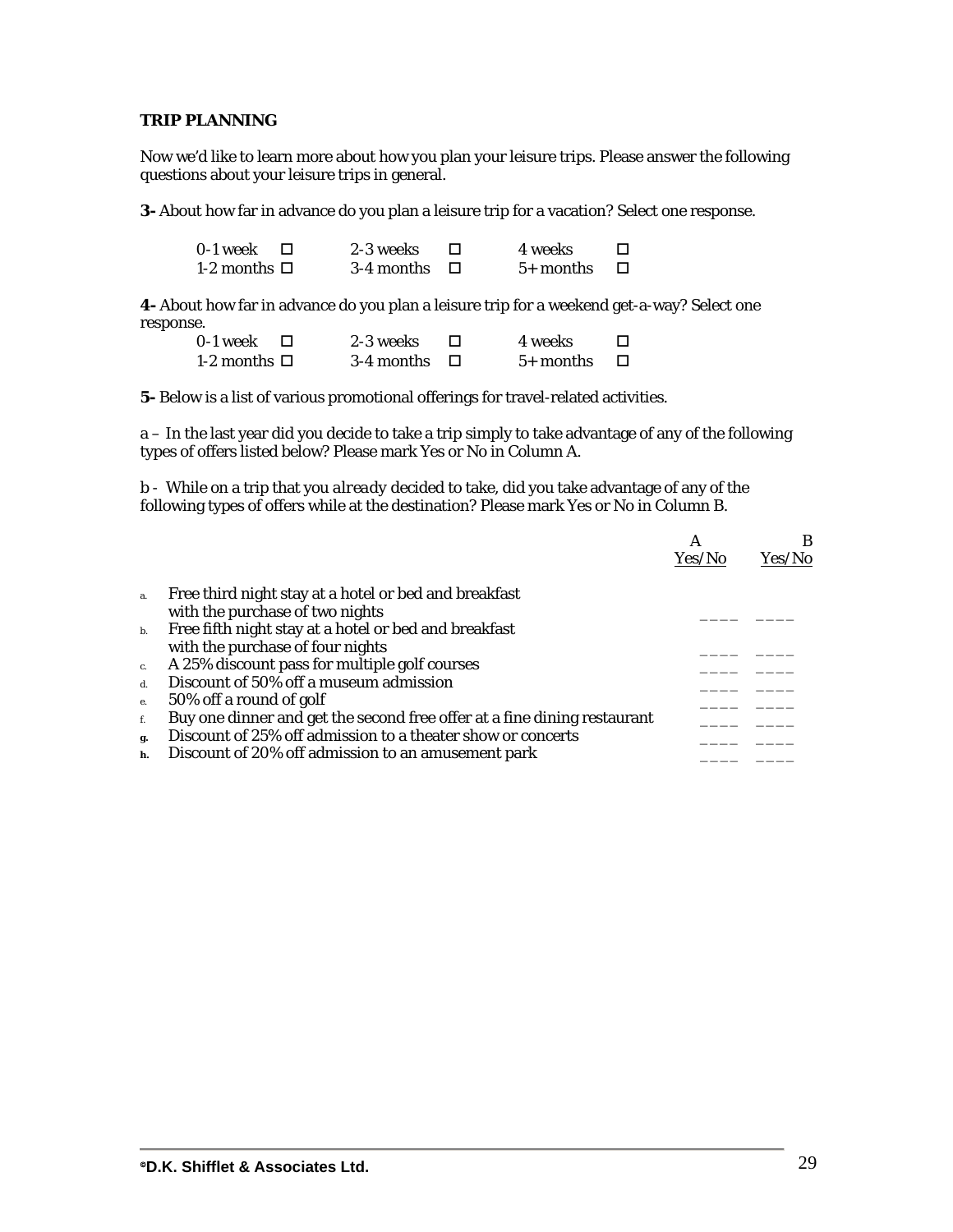### **AWARENESS**

Following is a list of places to visit in your local area. We would like to know how familiar you are with these places. Please answer the following three questions.

### **6 –**

a – Have you ever heard of any of the places listed below? Please mark Yes or No in Column A. b – Of the places listed below, write in the state in your local area in which you think it is located in Column B. Please use the following number codes:

1 – Pennsylvania 2- New Jersey 3 – New York 0 – Don't Know

c – Of the places you have heard of below, which ones have you actually visited? [FOR EACH LOCATION WITH A YES IN COL A, THEN SELECT YES OR NO IN COL C].

|     |                                          | A      | B                              | $\mathbf C$ |
|-----|------------------------------------------|--------|--------------------------------|-------------|
|     |                                          | Yes/No | <b>State</b><br><b>Located</b> | Yes/No      |
| a.  | <b>Atlantic City</b>                     |        |                                |             |
| b.  | <b>Cape May</b>                          |        |                                |             |
| c.  | Wildwood                                 |        |                                |             |
| d.  | Long Beach Island                        |        |                                |             |
| e.  | The Hamptons                             |        |                                |             |
| f.  | <b>Liberty State Park/Science Center</b> |        |                                |             |
| g.  | <b>Mountain Creek</b>                    |        |                                |             |
| h.  | <b>Monmouth Park</b>                     |        |                                |             |
| i.  | <b>Adirondacks</b>                       |        |                                |             |
| j.  | <b>Meadowlands Sports Complex</b>        |        |                                |             |
| k.  | Camden Aquarium                          |        |                                |             |
| 1.  | Statue of Liberty/Ellis Island           |        |                                |             |
| m.  | Lambertville                             |        |                                |             |
| n.  | <b>Independence Hall</b>                 |        |                                |             |
| 0.  | <b>Delaware Water Gap</b>                |        |                                |             |
| p.  | <b>Point Pleasant</b>                    |        |                                |             |
| q.  | <b>Hershey Park</b>                      |        |                                |             |
| r.  | <b>Jersey Gardens</b>                    |        |                                |             |
| S.  | <b>Museum of Natural History</b>         |        |                                |             |
| t.  | Jockey Hollow, Washington Crossing       |        |                                |             |
| u.  | <b>Six Flags Great Adventure</b>         |        |                                |             |
| v.  | <b>Wheaton Village</b>                   |        |                                |             |
| W.  | <b>NJPAC</b>                             |        |                                |             |
| X.  | <b>Poconos</b>                           |        |                                |             |
| у.  | <b>Valley Forge</b>                      |        |                                |             |
| z.  | Lake George                              |        |                                |             |
| aa. | Saratoga Springs                         |        |                                |             |
| bb. | Catskills                                |        |                                |             |
|     |                                          |        |                                |             |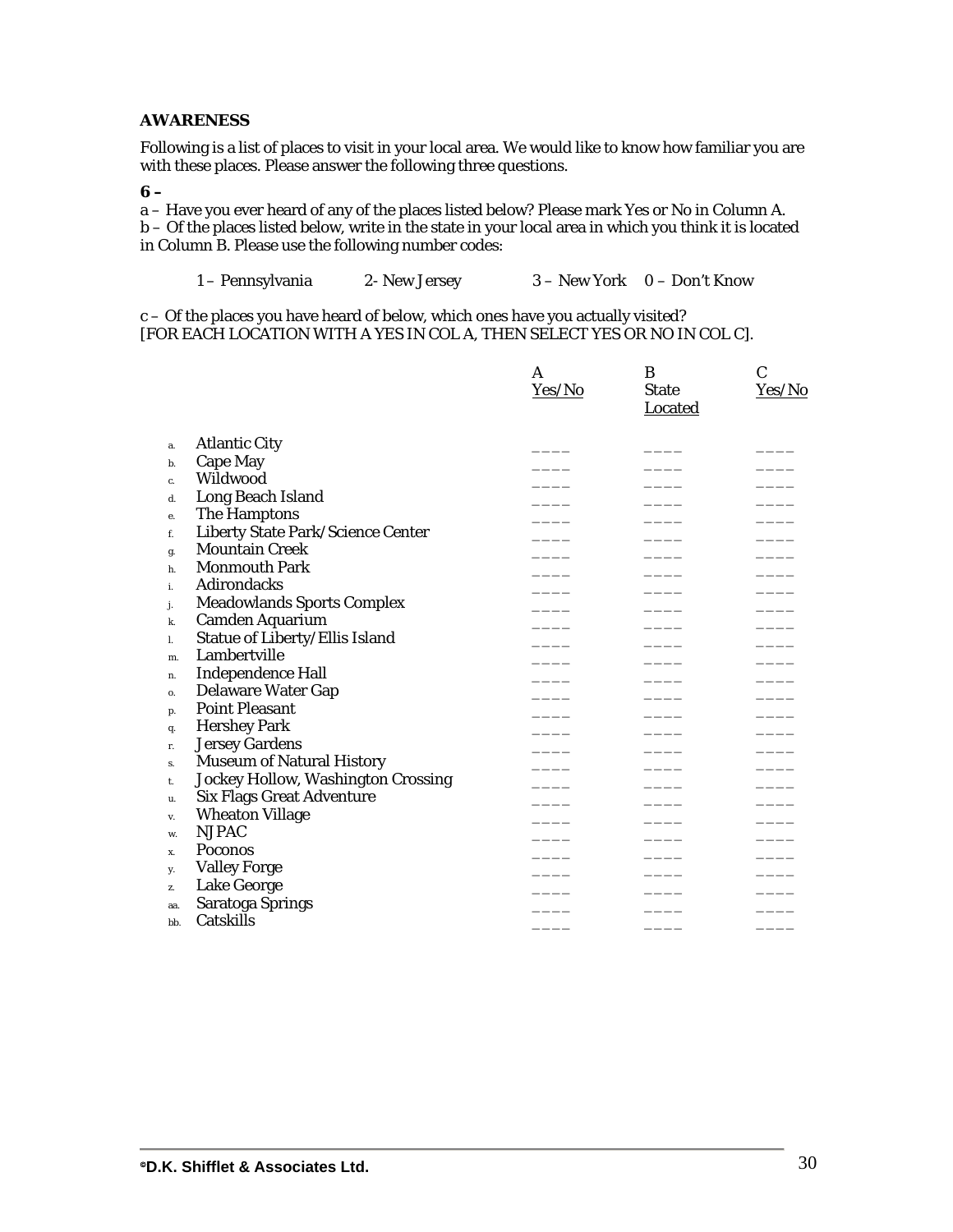You indicated that you took a trip or plan to take a trip to <DESTINATION>. The following questions will ask you about  $\leq$ DESTINATION>, specifically.

**7**- If you took at trip to <DESTINATION> in the last 12 months, about how far in advance did you start to plan it? Select one response.

| 0-1 week                           | 2-3 weeks  | 4 weeks     | . . |
|------------------------------------|------------|-------------|-----|
| 1-2 months<br>[SKIP TO QU8A]       | 3-4 months | $5+$ months | ப   |
| I did not take the trip yet $\Box$ |            |             |     |

[SKIP TO Q7A]

7A - If you are planning to take a trip to <DESTINATION> in the next 12 months, about how far in advance will you start planning it? Select one response.

| 0-1 week     | 2-3 weeks  | 4 weeks     |  |
|--------------|------------|-------------|--|
| 1-2 months   | 3-4 months | $5+$ months |  |
| [SKIP TO 8C] |            |             |  |

#### **INFORMATION SOURCES**

We would like to learn more about what sources of information you used or plan to use in planning your trip to <DESTINATION> and how useful you think they are.

**8a** - Please indicate which sources of information you used in planning your trip to <DESTINATION>.

|              | Used                                                    | <b>Not Used</b> |
|--------------|---------------------------------------------------------|-----------------|
| a.           |                                                         |                 |
|              | (NJ version will have www.visitnj.org)                  |                 |
| b.           | <b>Purchased <destination> Guide Book</destination></b> |                 |
| $\mathbf{C}$ | Published Event Calendar                                |                 |
| d.           |                                                         |                 |
|              | (NJ version will have 1-800-visitnj)                    |                 |
| е.           |                                                         |                 |
| f.           |                                                         |                 |
| g.           |                                                         |                 |
| h.           |                                                         |                 |
| i.           |                                                         |                 |
|              | Friends/Family Recommendation. __                       |                 |
| k.           | Travel related TV programs                              |                 |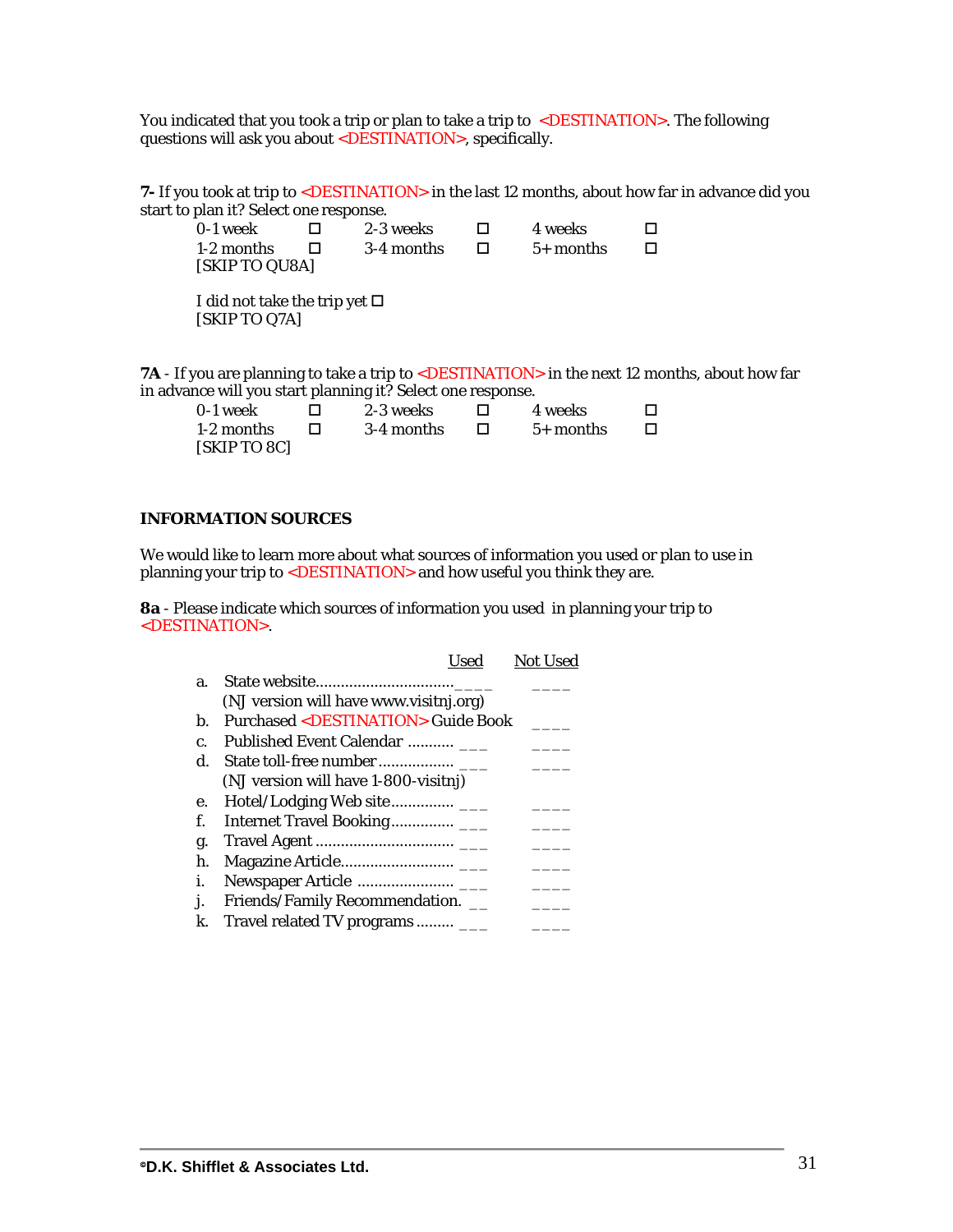**8b** - Of the information sources you used in planning your trip, please rate them using the Expectation Scale below. [LIST ONLY THOSE USED IN Q8A].

| <b>Fell Far Below</b><br><b>My Expectations</b> |                                                         |   | <b>Matched</b><br><b>My Expectations</b> |  |   |   |   | <b>Far Exceeded</b><br>My expectations |  |
|-------------------------------------------------|---------------------------------------------------------|---|------------------------------------------|--|---|---|---|----------------------------------------|--|
|                                                 |                                                         | 2 | 3                                        |  | 5 | 6 | 7 |                                        |  |
| a.                                              |                                                         |   |                                          |  |   |   |   |                                        |  |
|                                                 | (NJ version will have www.visitnj.org)                  |   |                                          |  |   |   |   |                                        |  |
| b.                                              | <b>Purchased <destination> Guide Book</destination></b> |   |                                          |  |   |   |   |                                        |  |
| C.                                              | Published Event Calendar                                |   |                                          |  |   |   |   |                                        |  |
| d.                                              |                                                         |   |                                          |  |   |   |   |                                        |  |
|                                                 | (NJ version will have 1-800-visitnj)                    |   |                                          |  |   |   |   |                                        |  |
| e.                                              |                                                         |   |                                          |  |   |   |   |                                        |  |
| f.                                              |                                                         |   |                                          |  |   |   |   |                                        |  |
| g.                                              |                                                         |   |                                          |  |   |   |   |                                        |  |
| h.                                              |                                                         |   |                                          |  |   |   |   |                                        |  |
| i.                                              |                                                         |   |                                          |  |   |   |   |                                        |  |
| j.                                              | Friends/Family Recommendation. __                       |   |                                          |  |   |   |   |                                        |  |
| k.                                              | Travel related TV programs                              |   |                                          |  |   |   |   |                                        |  |
|                                                 |                                                         |   |                                          |  |   |   |   |                                        |  |

**8c** – Please indicate each information source you plan to use when planning your trip to <DESTINATION>.

|  | Select as many as apply                             | Plan to use |
|--|-----------------------------------------------------|-------------|
|  |                                                     |             |
|  | (NJ version will have www.visitnj.org)              |             |
|  | b. Purchased <destination> Guide Book</destination> |             |
|  |                                                     |             |

- c. Published Event Calendar ........... d. State toll-free number .................. (NJ version will have 1-800-visitnj)
- e. Hotel/Lodging Web site...............
- f. Internet Travel Booking...............
- g. Travel Agent .................................
- h. Magazine Article...........................
- i. Newspaper Article .......................
- j. Friends/Family Recommendation.
- k. Travel related TV programs .........

### **DAY TRIPS**

**9-** Thinking about leisure day trips you have taken to <DESTINATION> in the past three months please indicate the total number of leisure day trips you have taken during that time.

None  $\Box$  1 trip  $\Box$  2-3 trips  $\Box$  4 or more trips  $\Box$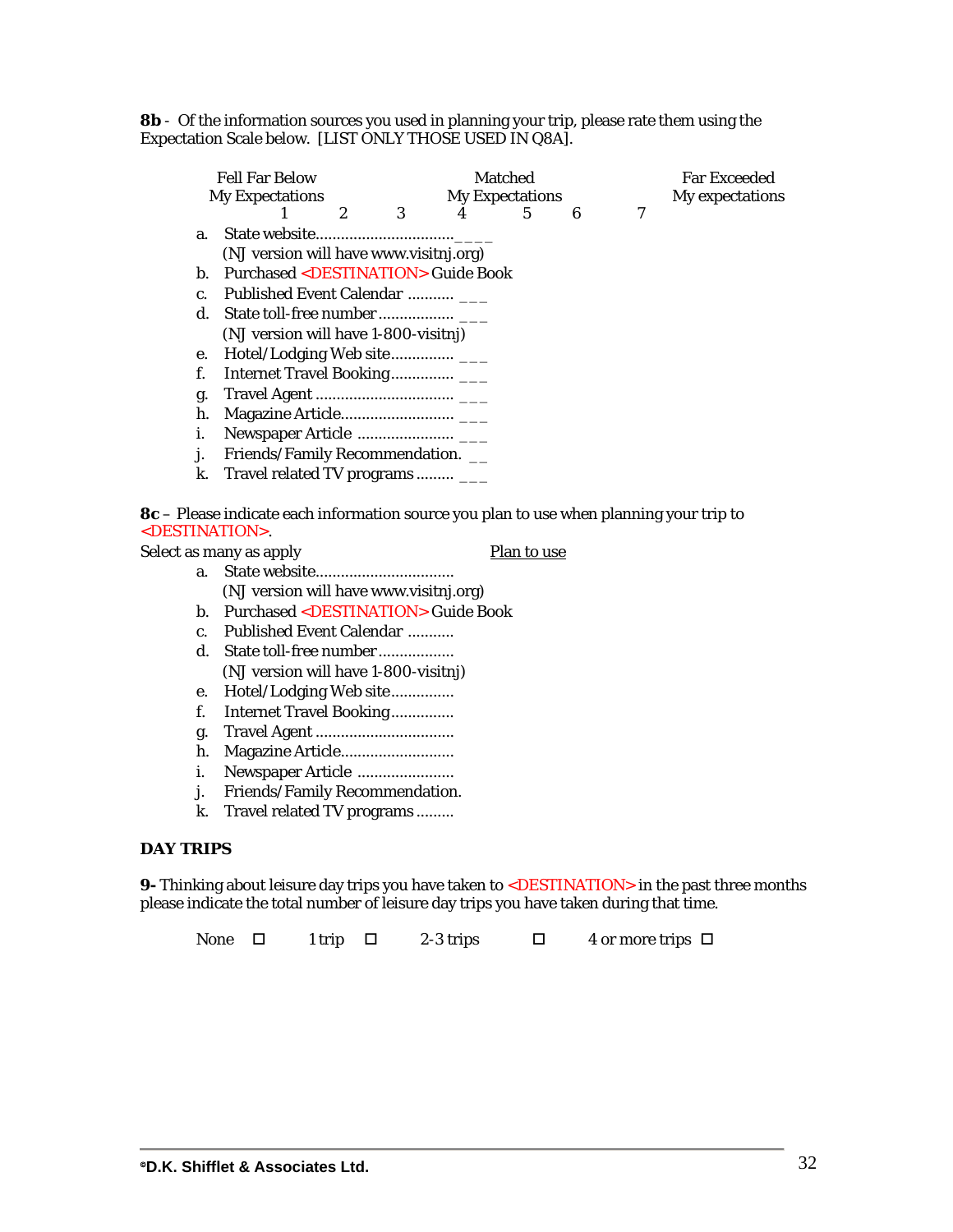### **ACTIVITY PARTICIPATION**

**10**- Please check  $(\checkmark)$  in Column A for each activity you participated in or plan to participate in while visiting <DESTINATION>.

In Column B, please check  $(\checkmark)$  each activity that was an important reason for your trip or will be an important reason for your trip.

|    |                                       | A             | B               |
|----|---------------------------------------|---------------|-----------------|
|    |                                       | Participation | Important       |
|    |                                       | In activity   | reason for trip |
| a. | Touring/Sightseeing                   |               |                 |
| b. | Look at real estate                   |               |                 |
| c. | Visit historic site                   |               |                 |
| d. | Museum, art exhibit, etc              |               |                 |
| е. | Festival, craft fair, etc             |               |                 |
| f. | Nightlife                             |               |                 |
| g. | Gaming/horse/dog racing               |               |                 |
| ĥ. | Watch sports event                    |               |                 |
| i. | Dining and local cuisine              |               |                 |
| j. | Live theater/performing arts          |               |                 |
| k. | Tour historic buildings               |               |                 |
| l. | Golf                                  |               |                 |
|    | Hike, bike, etc                       |               |                 |
| m. |                                       |               |                 |
| n. | Health spa/resort                     |               |                 |
| 0. | Beach/lake/river/waterfront           |               |                 |
| p. | Boating/sailing/kayaking/water skiing |               |                 |
| q. | Attend show: boat, car, home, etc     |               |                 |
| r. | Theme/amusement park                  |               |                 |
| S. | <b>Shopping</b>                       |               |                 |
| t. | Browse antique/craft shops            |               |                 |
| u. | Attend local ethnic cultural events   |               |                 |
| v. | Live music/concert                    |               |                 |
|    |                                       |               |                 |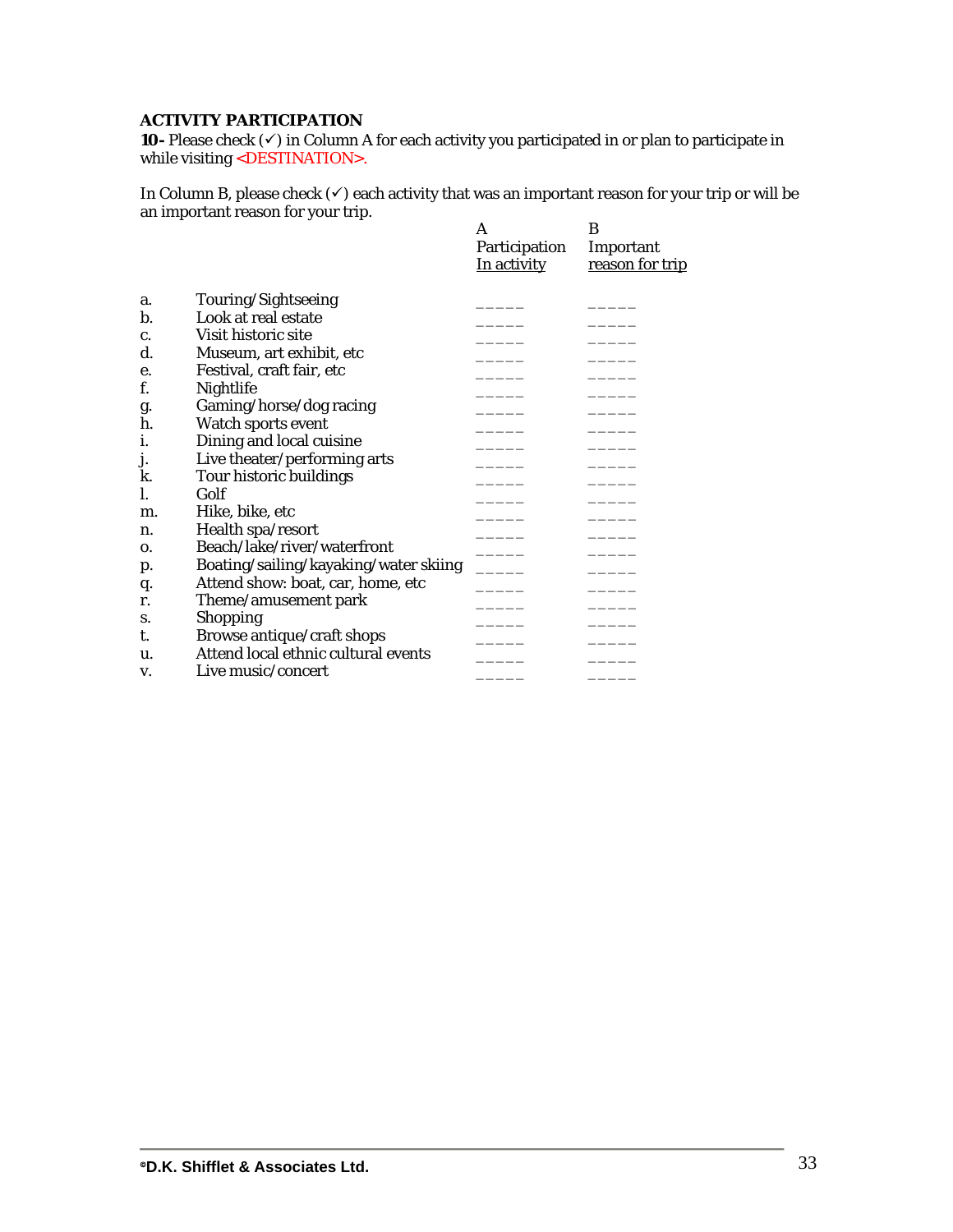#### **COMPETITIVE RATINGS**

#### **11** *- (PLEASE RATE EACH DESTINATION ACROSS EACH CHARACTERISTIC)*

Rate your opinion of the following destination's performance for the characteristics listed below, based upon everything you have seen, heard or experienced about the destination, *even if you have never visited it*. Use a scale from 1 up to 7 where 1=*Does not deliver* up to 7=*Delivers extremely well*. Rate based upon your experiences and impressions. Remember, you need *not* have visited an area to have an impression.

[Comp Set will rotate randomly among respondents]

|     |                                                | <u>NJ</u> | NY            | <u>PA</u> |
|-----|------------------------------------------------|-----------|---------------|-----------|
| a.  | Great overall destination quality              |           |               |           |
| b.  | Great overall scenic beauty/visual appeal      |           |               |           |
| c.  | Unique and interesting place                   |           |               |           |
| d.  | High quality restaurant experiences            |           |               |           |
| e.  | <b>High quality of shopping</b>                |           |               |           |
| f.  | Theme parks/children's attractions             |           | $\frac{1}{2}$ |           |
| g.  | <b>Great golf facilities</b>                   |           |               |           |
| h.  | Quality gaming casinos/horse racing            |           |               |           |
| i.  | Easy to get from place to place                |           |               |           |
| j.  | Great beaches/waterfront                       |           |               |           |
| k.  | Excellent live theater/music/concerts          |           |               |           |
| I.  | First class hotels & resorts                   |           |               |           |
| m.  | <b>Famous historical sites</b>                 |           |               |           |
| n.  | Great fairs, festivals & cultural events       |           |               |           |
| 0.  | Great art galleries, antique/craft shops       |           |               |           |
| p.  | Good public transportation                     |           |               |           |
| q.  | Luxurious                                      |           |               |           |
| r.  | Quiet                                          |           |               |           |
| S.  | Available info for local sites/events          |           |               |           |
| t.  | Excellent service at hotels, restaurants, etc. |           |               |           |
| u.  | Sightseeing                                    |           |               |           |
| V.  | Good for family vacations                      |           |               |           |
| W.  | A place children will love                     |           |               |           |
| X.  | A relaxing place to visit                      |           |               |           |
| y.  | Outdoor sports and recreation                  |           |               |           |
| Z.  | A romantic place to visit                      |           |               |           |
|     | aa. Inexpensive and available parking          |           |               |           |
|     | bb. Upscale atmosphere                         |           |               |           |
|     | cc. Great Night Life (entertainment)           |           |               |           |
|     | dd. A fun place                                |           |               |           |
|     | ee. A place with a lot of things to do         |           |               |           |
|     | ff. Convenient                                 |           |               |           |
|     | gg. Good place for couples                     |           |               |           |
|     | hh. Good place for singles                     |           |               |           |
|     | ii. Provides feeling of safety                 |           |               |           |
|     | jj. Good for adult vacation                    |           |               |           |
|     | kk. Friendliness of local residents            |           |               |           |
| ll. | Popular, well-known place                      |           |               |           |
| mm. | <b>Exciting place to visit</b>                 |           |               |           |
|     | nn. Nice climate/weather                       |           |               |           |
|     | oo. Good for boating, water sports             |           |               |           |
|     | pp. Good place for camping                     |           |               |           |
|     | qq. Good place for fishing                     |           |               |           |
|     | rr. Provides good value for the money          |           |               |           |
|     |                                                |           |               |           |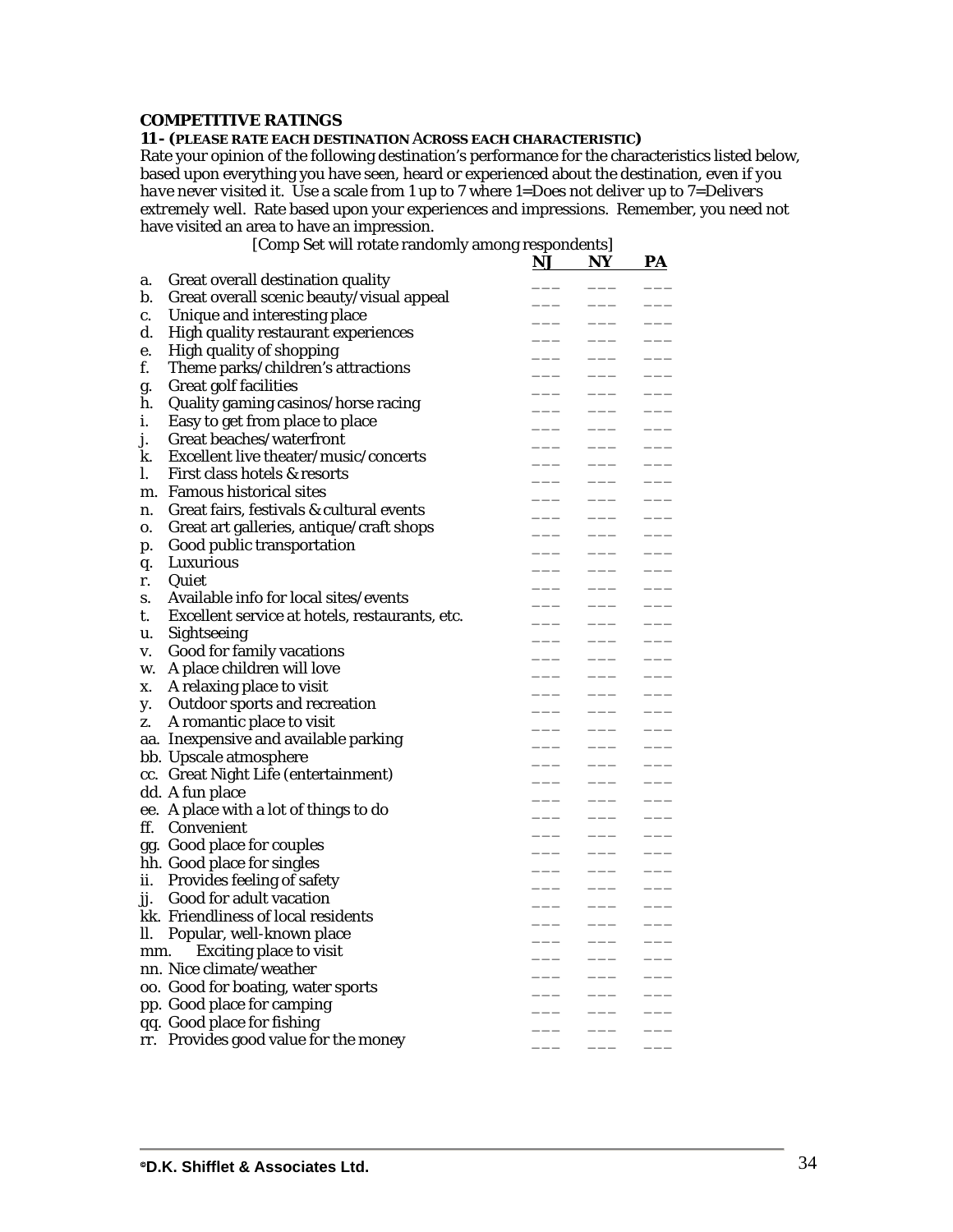### [FOR THOSE THAT ANSWERED A PLANNING TIMEFRAME IN QU 7 CONTINUE. FOR THOSE THAT DID NOT TAKE THE TRIP YET, END]

### **INTENT TO RETURN**

**12** - Please rate your intent to return to <DESTINATION> for a leisure trip on a scale of 1 to 7 where 1 = definitely would not return and 7= would definitely return.

| Definitely would |  | Definitely would |           |  |        |
|------------------|--|------------------|-----------|--|--------|
| not return       |  |                  | Uncertain |  | return |
|                  |  |                  |           |  |        |

Intent to return to <DESTINATION> for a leisure trip. \_\_\_\_\_

### **REFERRALS**

**13** - Would you recommend <DESTINATION> as a leisure vacation destination to a friend or relative?

| Definitely would | Definitely would |  |  |           |  |  |           |
|------------------|------------------|--|--|-----------|--|--|-----------|
| not recommend    |                  |  |  | Uncertain |  |  | recommend |
|                  |                  |  |  |           |  |  |           |

Intent to recommend <DESTINATION> to friends or family for a leisure trip. \_\_\_\_\_